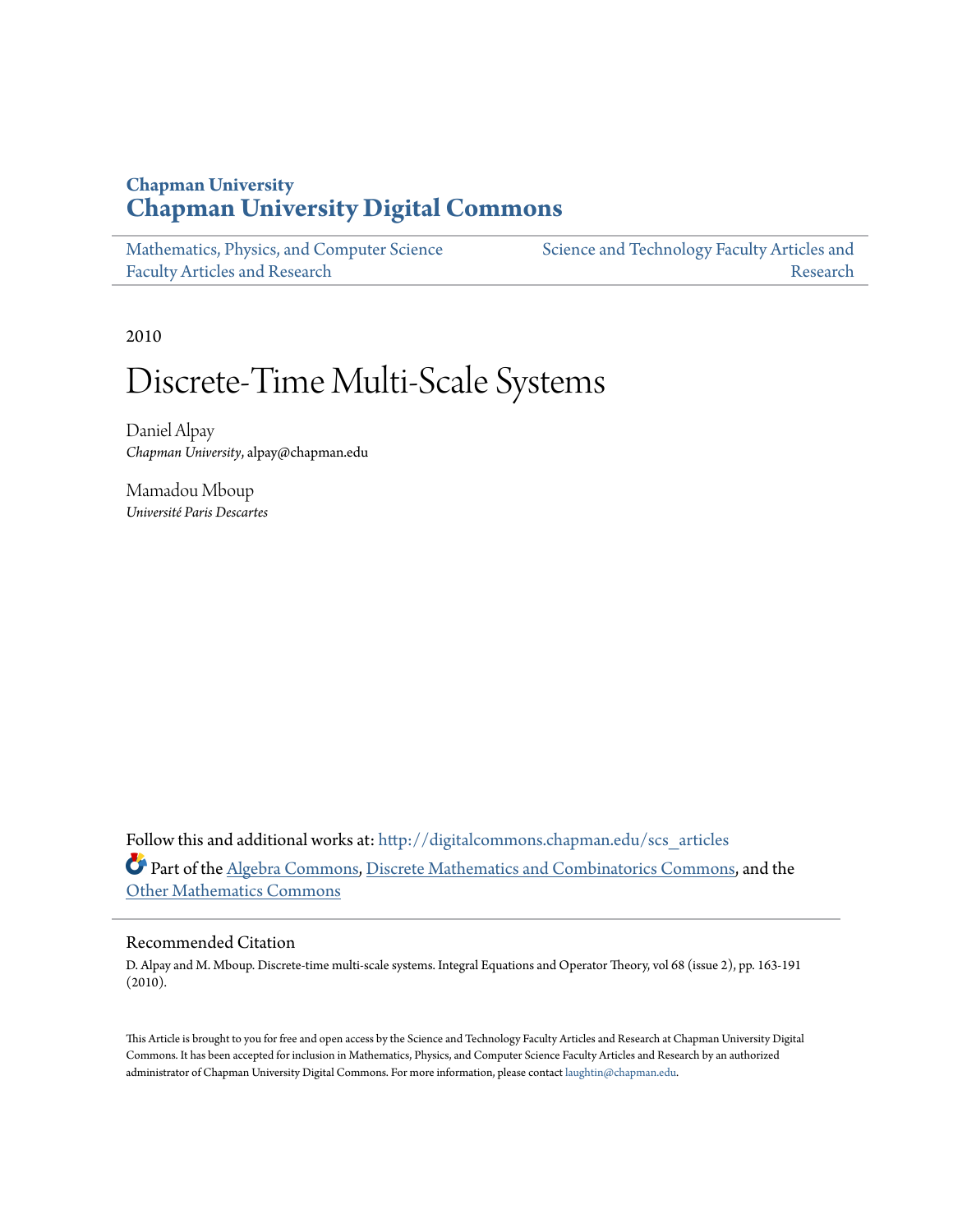# Discrete-Time Multi-Scale Systems

# **Comments**

This is a pre-copy-editing, author-produced PDF of an article accepted for publication in *Integral Equations and Operator Theory*, volume 68, issue 2, in 2010 following peer review. The final publication is available at Springer via [DOI: 10.1007/s00020-010-1785-8](http://dx.doi.org/10.1007/s00020-010-1785-8)

**Copyright** Springer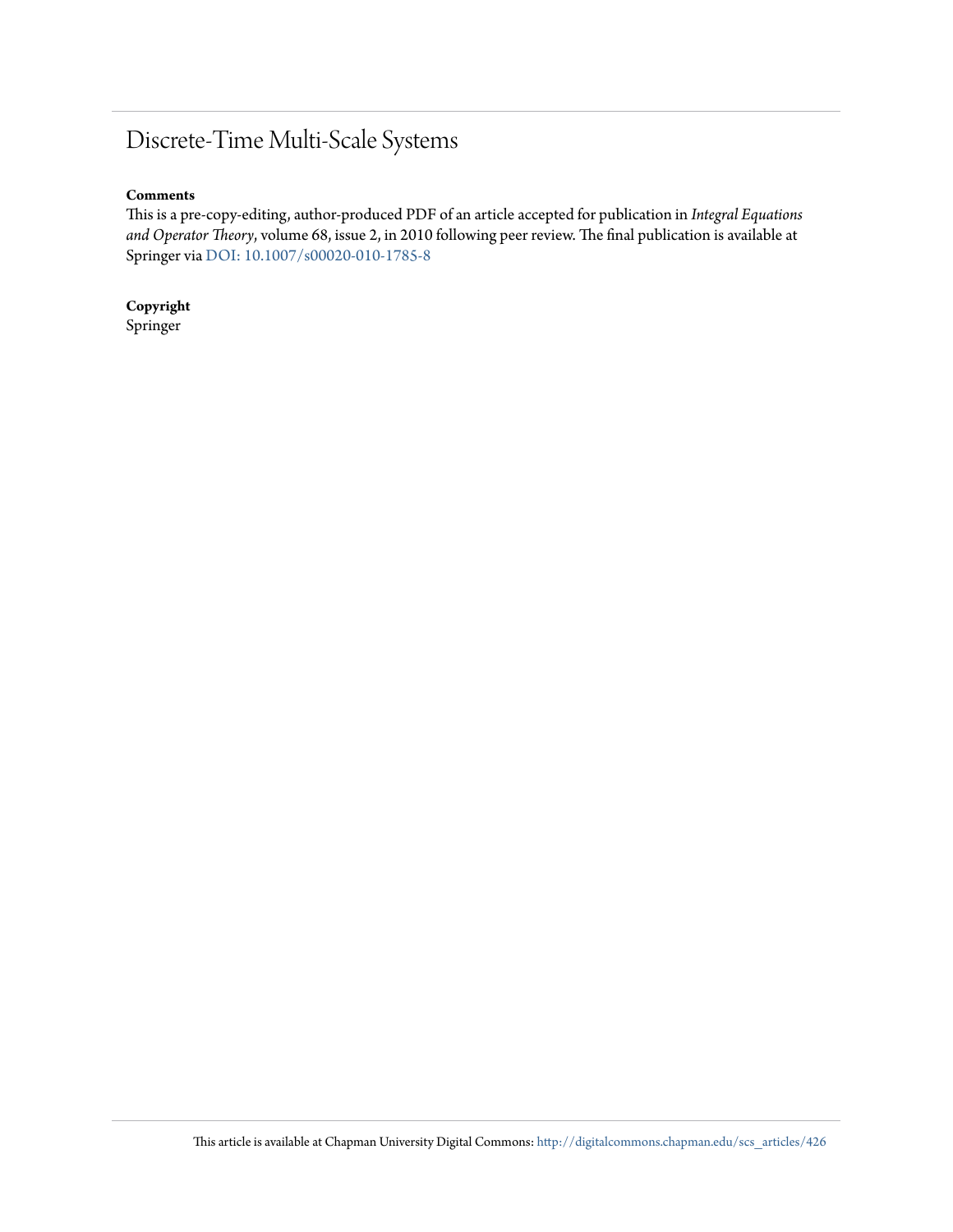# DISCRETE-TIME MULTI-SCALE SYSTEMS

DANIEL ALPAY AND MAMADOU MBOUP

ABSTRACT. We introduce multi-scale filtering by the way of certain double convolution systems. We prove stability theorems for these systems and make connections with function theory in the poly-disc. Finally, we compare the framework developed here with the white noise space framework, within which a similar class of double convolution systems has been defined earlier.

## **CONTENTS**

|            | Introduction                                      | 2  |
|------------|---------------------------------------------------|----|
| 2.         | Scaling operator for discrete-time signals        | 5  |
| 3.         | Discrete-scale invariant systems and signals      | 11 |
| 4.         | The trigonometric moment problem                  | 14 |
| 5.         | The case of one generator                         | 16 |
| 6.         | The trigonometric moment problem in the poly-disc | 19 |
| 7.         | The case of a finite number of generators         | 20 |
| 8.         | BIBO stability                                    | 22 |
|            | 9. Dissipative systems                            | 24 |
|            | 10. $\ell_1$ - $\ell_2$ bounded systems           | 26 |
|            | 11. The white noise space setting and a table     | 28 |
| References |                                                   | 32 |

<sup>2000</sup> Mathematics Subject Classification. Primary: 94A12, 47N70, 46E22, Secondary: 93D25, 42A70.

Key words and phrases. Discrete-scale transformation, Scale invariance, Linear systems, Self-similarity, Reproducing kernels.

D. Alpay thanks the Earl Katz family for endowing the chair which supported his research. This research was supported in part by the Israel Science Foundation grant 1023/07.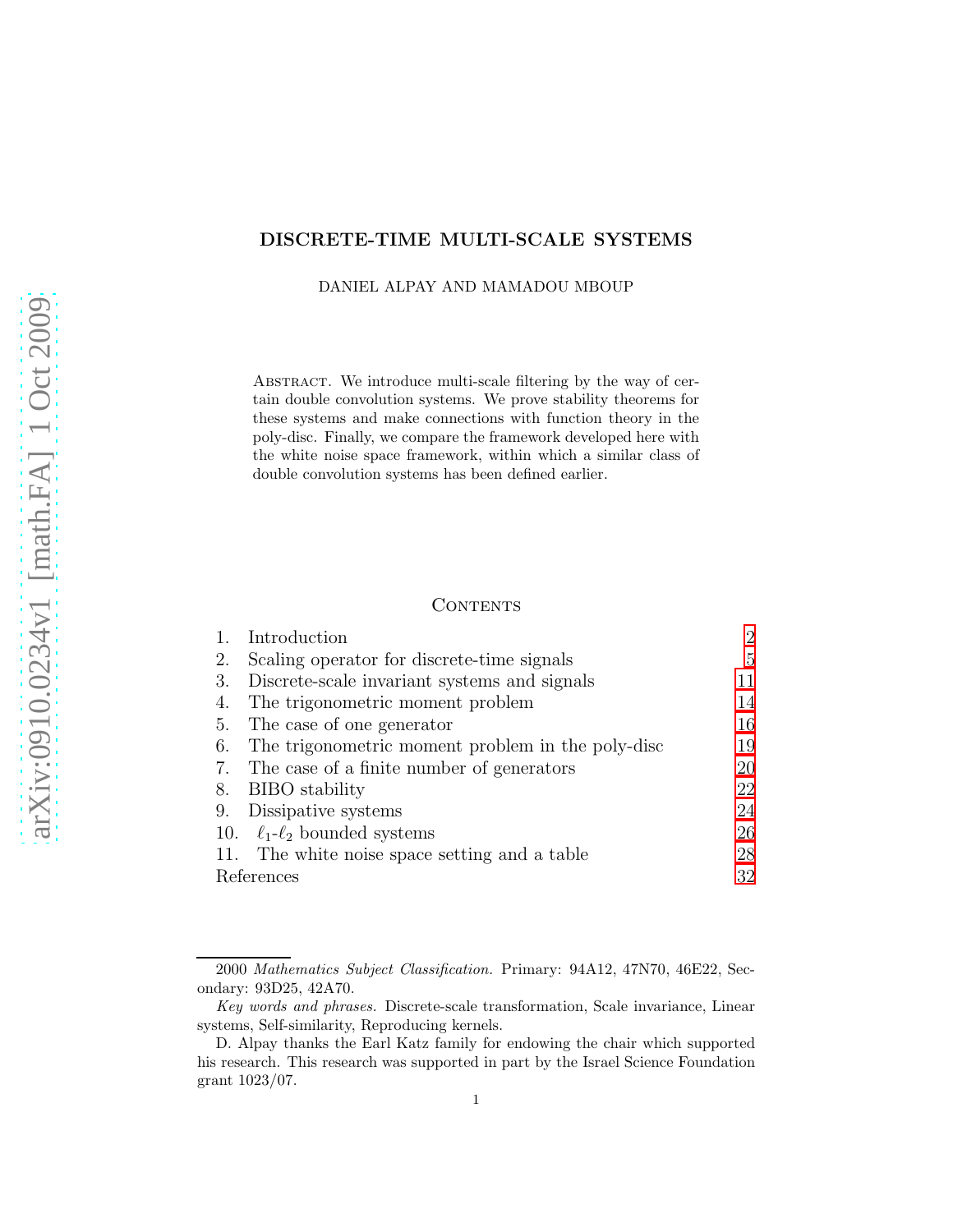#### <span id="page-3-0"></span>2 D. ALPAY AND M. MBOUP

#### <span id="page-3-1"></span>1. INTRODUCTION

A wide class of causal discrete time-invariant linear systems can be given in terms of convolution in the form

(1.1) 
$$
y_n = \sum_{m=0}^n h_{n-m} u_m, \quad n = 0, 1, ...
$$

where  $(h_n)$  is the impulse response and where the input sequence  $(u_m)$ and output sequence  $(y_m)$  belong to some sequences spaces. The Z transform of the sequence  $(h_n)$ 

$$
h(z) = \sum_{n=0}^{\infty} z^n h_n
$$

is called the transfer function of the system, and there are deep relationships between properties of  $h$  and of the system. For instance the system will be dissipative in the sense that for all  $\ell_2$  inputs  $(u_n)$  it holds that

$$
\sum_{n=0}^{\infty} |y_n|^2 \le \sum_{n=0}^{\infty} |u_n|^2,
$$

if and only if h is analytic and contractive in the open unit disc  $\mathbb{D}$ . The function  $h$  is then called a *Schur function*. Similarly, the system will be  $\ell_1 - \ell_2$  bounded if for every  $\ell_1$  entry, the output is in  $\ell_2$  and there is a  $M > 0$  independent of the input such that

$$
\left(\sum_{n=0}^{\infty} |y_n|^2\right)^{1/2} \le M \sum_{n=0}^{\infty} |u_n|.
$$

As is well known, the system is  $\ell_1 - \ell_2$  bounded if and only if h belongs to the Hardy space  $H_2(\mathbb{D})$ . Systems of the form [\(1.1\)](#page-3-1), the Hardy space  $H_2(\mathbb{D})$  and Schur functions have been generalized to a number of situations in the theory of  $N$ -dimensional systems and beyond; see for instance the works [\[1\]](#page-33-1), [\[10\]](#page-33-2) [\[11\]](#page-33-3), [\[12\]](#page-33-4), and the references therein.

Another generalization of systems of the form  $(1.1)$  occurs when  $h_n$  and  $u_n$  are not complex numbers, but belong to some space with a product, say  $\star$ :

<span id="page-3-2"></span>(1.2) 
$$
y_n = \sum_{m=0}^n h_{n-m} \star u_m, \quad n = 0, 1, ....
$$

Of special interest is the case where  $\star$  is a convolution as, for instance in [\[4\]](#page-33-5), and the system is then called a double convolution system. Therein,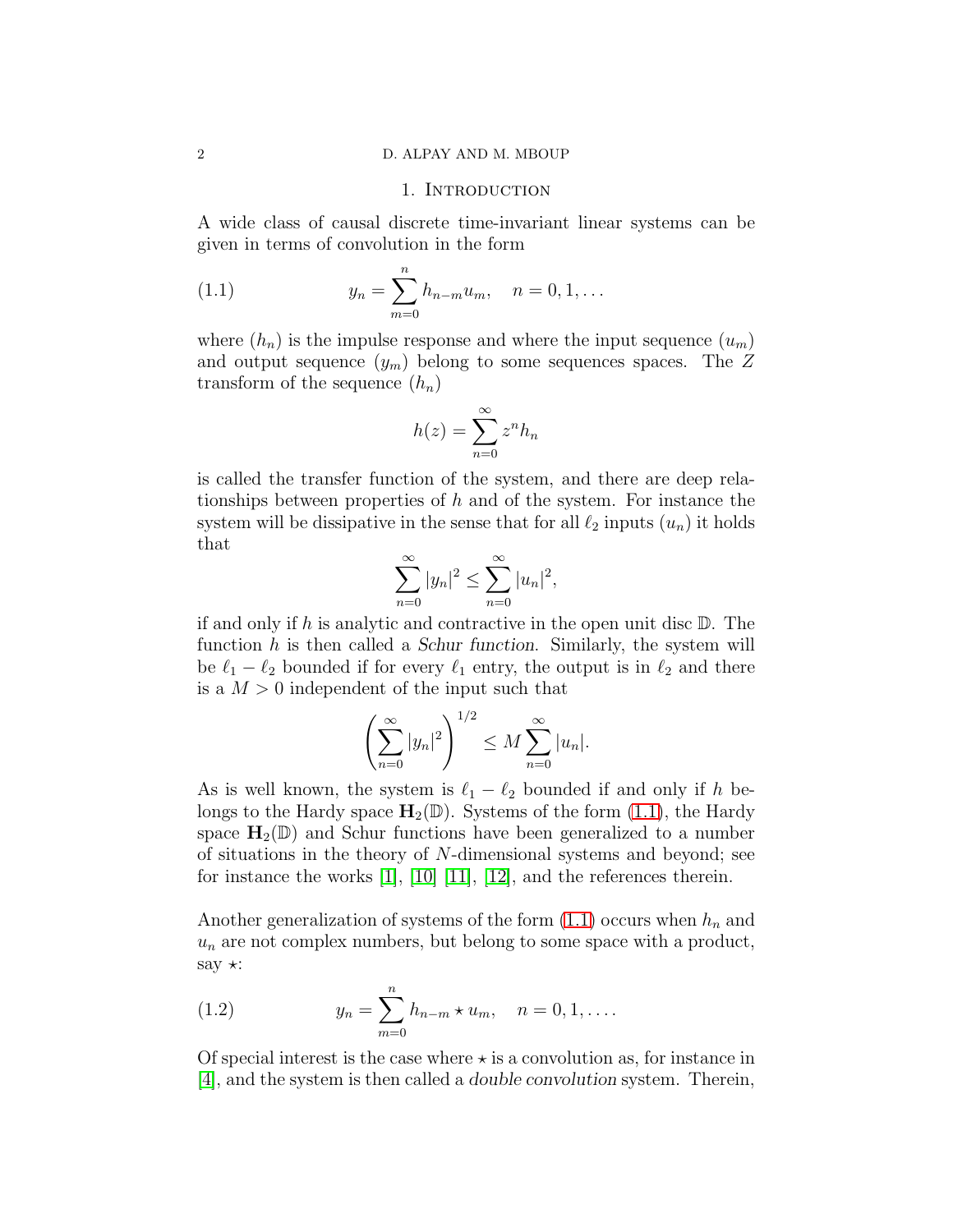the first named author together with David Levanony considered an example of such a double convolution system, when both  $h_n$  and  $u_n$  are random variables, which belong to the white noise space, or more generally to the Kondratiev space. The product  $h_{n-m}u_m$  in [\(1.1\)](#page-3-1) is then replaced by the Wick product. The Wick product takes the form of a convolution with respect to an appropriate basis, and we have an example of a double convolution system. Using the Hermite transform, one can define a generalized transfer function, which is a function analytic in z and in a countable number of other variables (these variables take into account the randomness). The white noise space setting is reviewed in the last section of this paper, with purpose the comparison between the present paper and [\[4\]](#page-33-5).

In the present work we study another type of double convolution system, which arises in the theory of multi-scale systems. We use the approach of the second named author presented at the Mathematical Theory of Networks and Systems conference in 2006 in Kyoto, see [\[22\]](#page-34-0), to define the multi-scale version of the systems [\(1.1\)](#page-3-1). Let

$$
\varphi = \begin{pmatrix} a & b \\ c & d \end{pmatrix} \in SU(1,1) \quad \text{and let} \quad \varphi(z) = \frac{az+b}{cz+d}
$$

be the corresponding automorphism of D. Following [\[22\]](#page-34-0), consider the map

$$
T_{\varphi}(f)(z) = \frac{1}{cz + d} f(\varphi(z))
$$

where f is analytic in  $\mathbb{D}$ . Then  $T_{\varphi} f$  is also analytic in the open unit disc. Let

$$
f(z) = \sum_{n=0}^{\infty} f_n z^n \text{ and } (T_{\varphi} f)(z) = \sum_{n=0}^{\infty} f_{n,\varphi} z^n
$$

be the Taylor expansions of f and  $T_{\varphi} f$  respectively. Let

$$
\mathbb{N}=\left\{1,2,\ldots\right\}\quad\text{and}\quad\mathbb{N}_0=\left\{0,1,2,\ldots\right\}.
$$

The map which associates to the sequence  $(f_n)_{n \in \mathbb{N}_0}$  the sequence  $(f_{n,\varphi})_{n \in \mathbb{N}_0}$ is called the scaling operation (see the precise definition in Section [2\)](#page-6-0). Consider now a subgroup  $\Gamma$  of  $SU(1,1)$ , which represents the scales we will use to study the signals and systems. One associates to the sequence  $(f_n)_{n\in\mathbb{N}_0}$  its scale transform  $(f_n(\gamma))_{n\in\mathbb{N}_0,\gamma\in\Gamma}$ , which is a function of  $n \in \mathbb{N}_0$  and  $\gamma \in \Gamma$  and where we have written  $f_n(\gamma)$  for  $f_{n,\gamma}$ . In the case which we will consider,  $\Gamma$  will be indexed by  $\mathbb{Z}^p$ , but the resulting setting is quite different from classical ND theory.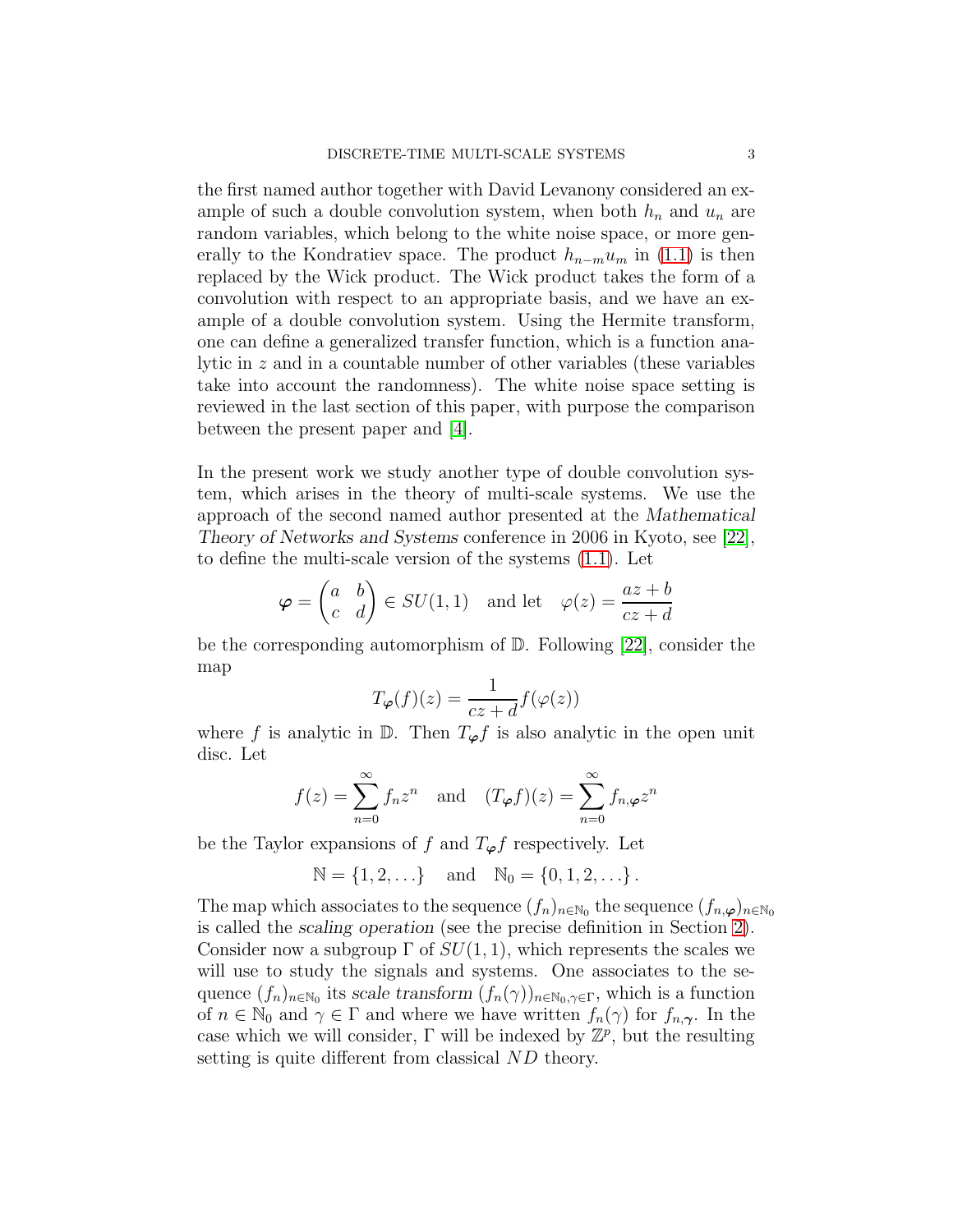The scale transform is the starting point of our approach (initiated in [\[22\]](#page-34-0)) to multi-scale analysis in discrete time. In opposition to wavelets, we propose a transform which has on the same level both the time and the scale aspect. Let us now elaborate on the differences of our approach to wavelets. Recall that in continuous time the wavelet transform of a signal  $f$  is defined by

$$
Wf(u,s) = \int_{\mathbb{R}} f(t) \frac{1}{\sqrt{s}} \psi(\frac{t-u}{s})^* dt,
$$

where s is the scale parameter and  $\psi$  is the mother wavelet; see [\[21,](#page-34-1) pp. 78-79]. The discrete time version of the transform is obtained, for discrete scales  $s = a^j$ , by discretizing the above integral as in

$$
Wf[n, a^j] = \sum_k f_k \psi_{k-n,j}^*,
$$

where  $\psi_{n,j} = \frac{1}{\sqrt{a}}$  $rac{1}{a^j}\psi\left(\frac{n}{a^j}\right)$  $\frac{n}{a^j}$  and  $f_k = f(k)$ , assuming a sampling period normalized by 1 (see [\[21,](#page-34-1) pp. 88-89]). The decomposition provides an appropriate mathematical tool for signal analysis. In particular, it makes it possible to extract the components of a given discrete-time signal at a given scale on a discrete grid. However, the question of defining the scale shift operator (dilation) for purely discrete-time signals is dodged somehow. Another point of departure from our approach is that the wavelet transform (either continuous- or discrete-time) has only one convolution as compared to the double time and scale convolution considered in the present work (see equation [\(1.3\)](#page-5-0) below).

We define linear systems as expressions of the form  $(1.2)$ :

$$
y_n = \sum_{m=0}^n h_{n-m} \star u_m,
$$

where  $\star$  denotes the convolution in Γ. Thus,

<span id="page-5-0"></span>(1.3) 
$$
y_n(\gamma) = \sum_{m=0}^n \left( \sum_{\varphi \in \Gamma} h_{n-m}(\gamma \circ \varphi^{-1}) u_m(\varphi) \right), \quad \gamma \in \Gamma.
$$

When  $\Gamma$  is trivial we recover  $(1.1)$ .

There are parallel and analogies between the theory of linear stochastic systems presented in [\[4\]](#page-33-5) and the theory developed here. These parallels are pointed out in the sequel, and serve as guide and motivation for some of the proofs in the present paper. Still, there are some differences between the statements and the proofs of the stability theorems in [\[4\]](#page-33-5) and the proofs given here. These differences are pointed out in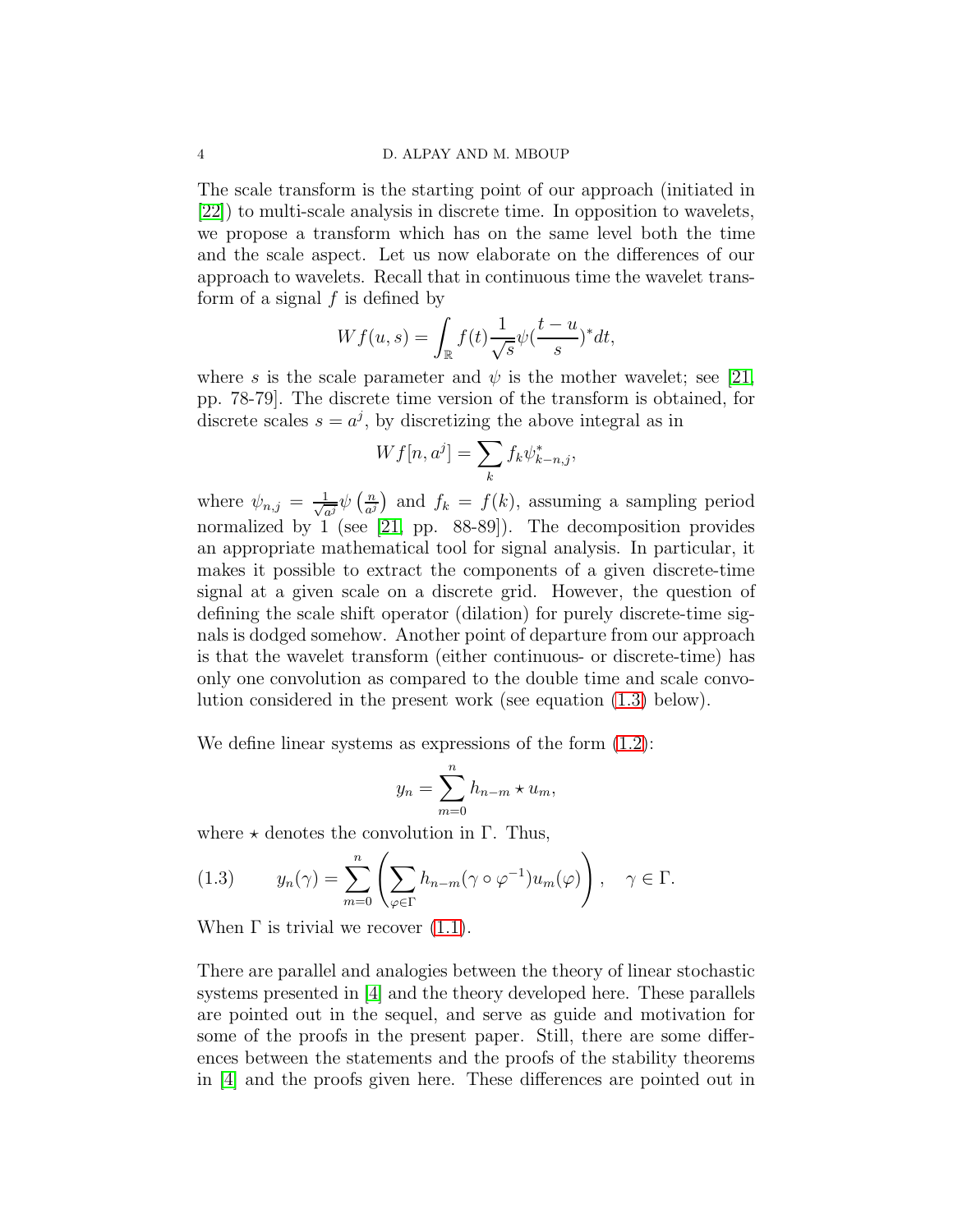the text. We note that a general theory of double convolution systems is in preparation, [\[5\]](#page-33-6). We also note that some of the results presented here have been announced in [\[7\]](#page-33-7).

We now turn to the outline of this paper. It consists of 10 sections besides the introduction. In Section [2](#page-6-0) we review the approach to discrete multi-scale systems presented in [\[22\]](#page-34-0). In Section [3](#page-12-0) we define the systems which we will study in the paper, and the related notion of transfer function. Section [4](#page-15-0) is of a review nature. We discuss the trigonometric moment problem and related reproducing kernel Hilbert spaces of the type introduced by de Branges and Rovnyak. In Section [5](#page-17-0) we consider the case where the sub-group has one generator and is infinite. We use the classical one dimensional moment problem to associate to the Haar measure of the dual group a uniquely defined measure on the unit circle. This allows us to use function theory on the disc and on the bi-disc. In Section [6](#page-20-0) we review some deep results of Mihai Putinar, see [\[23\]](#page-34-2), on positive polynomials on compact semi-algebraic sets and their use to solve the trigonometric moment problem on the poly-disc. In Section [7](#page-21-0) we consider the case where  $\Gamma$  is no more cyclic but has a finite number of generators. Although the results in Section [5](#page-17-0) are particular cases of the ones in Section [7](#page-21-0) we have chosen to present both for ease of exposition. The next three sections consider stability results: BIBO stability is considered in Section [8,](#page-23-0) dissipative systems are studied in Section [9](#page-25-0) and Section [10](#page-27-0) is devoted to  $\ell_1 - \ell_2$  stability. In the last section we review the white noise space setting, and present a table and some remarks, which point out the analogies between the setting in [\[4\]](#page-33-5) and the present work.

Acknowledgements: It is a pleasure to thank Professor Mihai Putinar for explaining to us the solution of the moment problem in the case of the poly-disc.

#### 2. Scaling operator for discrete-time signals

<span id="page-6-0"></span>We briefly summarize the approach to multi-scale systems presented in [\[22\]](#page-34-0). We first note the following: If  $F(s)$ ,  $\Re(s) \geq 0$ , denotes the Laplace transform of a continuous-time signal  $f(t)$ ,  $t \geq 0$ , then, for any  $\alpha = 1/\beta > 0$ ,  $\sqrt{\alpha} F(\alpha s)$  is the Laplace transform of  $f(\beta t)$ . Therefore, time scaling has a similar form in the frequency domain. As opposed to the continuous-time case, time scaling is not clearly defined in the discrete-time setting. Nevertheless, the preceding remark is the key step to define a scaling operator for discrete-time signal. Consider the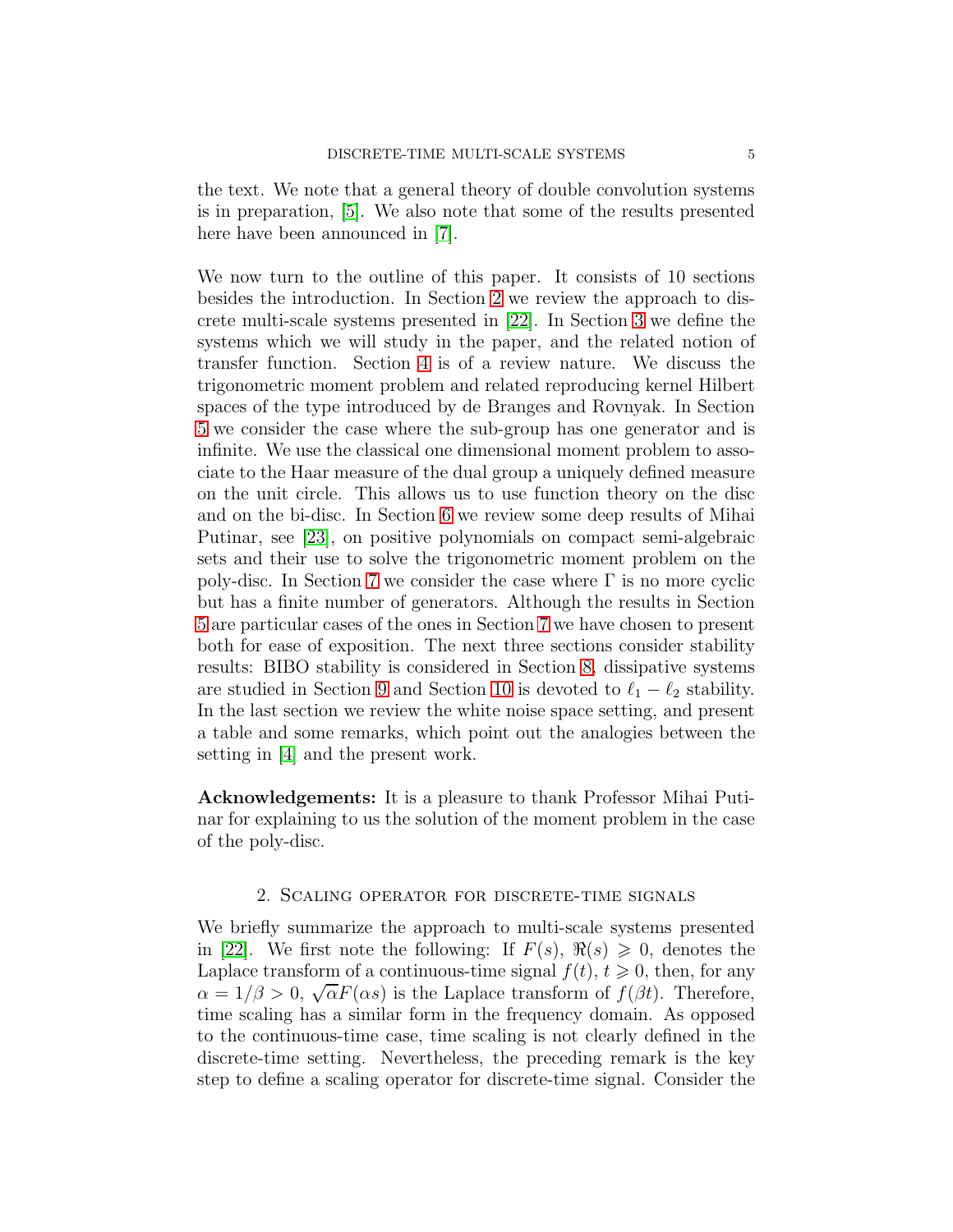Möbius transformation

$$
G_{\theta}(s) = \frac{e^{i\theta} - s}{e^{-i\theta} + s}, \quad |\theta| < \frac{\pi}{2}
$$

which maps conformally the open right half-plane  $\mathbb{C}_+$  onto the open unit disc. To recall our definition of the scaling operator (see [\[22\]](#page-34-0) and also [\[8\]](#page-33-8)), we note that the scale shift in  $\mathbb{C}_+$ ,

$$
S_{\alpha}: s \mapsto S_{\alpha}(s) = \alpha s, \quad \alpha > 0
$$

translates in the unit disc, via  $G_{\theta}(s)$ , into the hyperbolic transformation

<span id="page-7-1"></span>(2.1) 
$$
\gamma_{\{\alpha\}}(z) = (G_{\theta} \circ S_{\alpha} \circ G_{\theta}^{-1})(z) = \frac{(e^{i\theta} + \alpha e^{-i\theta}) z + (1 - \alpha)}{(1 - \alpha)z + (e^{-i\theta} + \alpha e^{i\theta})}.
$$

Any such transformation maps the open unit disc (resp. the unit circle) into itself. Now, the most general linear transformation which maps the open unit disc (resp. the unit circle) into itself has the form

<span id="page-7-2"></span>(2.2) 
$$
\gamma(z) = \frac{\gamma_1 z + \gamma_2}{\gamma_2^* z + \gamma_1^*}, \quad |\gamma_1|^2 - |\gamma_2|^2 = 1.
$$

If  $|\Re(\gamma_1)| > 1$ , then the transformation is hyperbolic [\[15\]](#page-33-9) and it takes the form

(2.3) 
$$
\frac{\gamma(z) - \xi_1}{\gamma(z) - \xi_2} = \alpha_{\gamma} \frac{z - \xi_1}{z - \xi_2}, \quad \alpha_{\gamma} > 0,
$$

where  $\xi_1$  =  $\sqrt{[\Re(\gamma_1)]^2-1}+i\Im(\gamma_1)$  $\gamma^*_2$  $\stackrel{\triangle}{=} \frac{\lambda_\gamma}{\gamma^*}$  $\frac{\lambda_{\gamma}}{\gamma_{2}^{*}}$  and  $\xi_{2} = -\frac{\lambda_{\gamma}^{*}}{\gamma_{2}^{*}}$  are the two fixed points. The constant  $\alpha_{\gamma}$  is called the multiplier of the transformation, see  $[15, p. 15]$ , and is given by

<span id="page-7-0"></span>
$$
\alpha_{\gamma} = \frac{\Re(\gamma_1) - \sqrt{[\Re(\gamma_1)]^2 - 1}}{\Re(\gamma_1) + \sqrt{[\Re(\gamma_1)]^2 - 1}}.
$$

Noting that  $|\xi_1| = |\xi_2| = 1$ , one may rearrange [\(2.3\)](#page-7-0) to obtain

<span id="page-7-3"></span>
$$
\frac{\lambda_{\gamma} - \lambda_{\gamma}^* e^{i\xi_{\gamma}} \gamma(z)}{1 + e^{i\xi_{\gamma}} \gamma(z)} = \alpha_{\gamma} \frac{\lambda_{\gamma} - \lambda_{\gamma}^* e^{i\xi_{\gamma}} z}{1 + e^{i\xi_{\gamma}} z},
$$

where  $e^{i\xi_{\gamma}} = \frac{\lambda_{\gamma}}{2}$  $\frac{\lambda_{\gamma}}{\gamma_{2}}$ . Dividing both sides of this equality by  $|\lambda_{\gamma}|$  and setting  $e^{i\theta_{\gamma}} = \frac{\lambda_{\gamma}}{|\lambda_{\gamma}|}$  $\frac{\lambda_{\gamma}}{|\lambda_{\gamma}|}$ , we recover [\(2.1\)](#page-7-1) up to a rotation:

(2.4) 
$$
e^{i\xi_{\gamma}}\gamma(z) = (G_{\theta_{\gamma}} \circ S_{\alpha_{\gamma}} \circ G_{\theta_{\gamma}}^{-1})(e^{i\xi_{\gamma}}z).
$$

Any hyperbolic transformation  $\gamma$  of the form [\(2.2\)](#page-7-2) is thus (conformally) equivalent to a scale shift  $S_{\alpha_{\gamma}}$  in  $\mathbb{C}_{+}$ .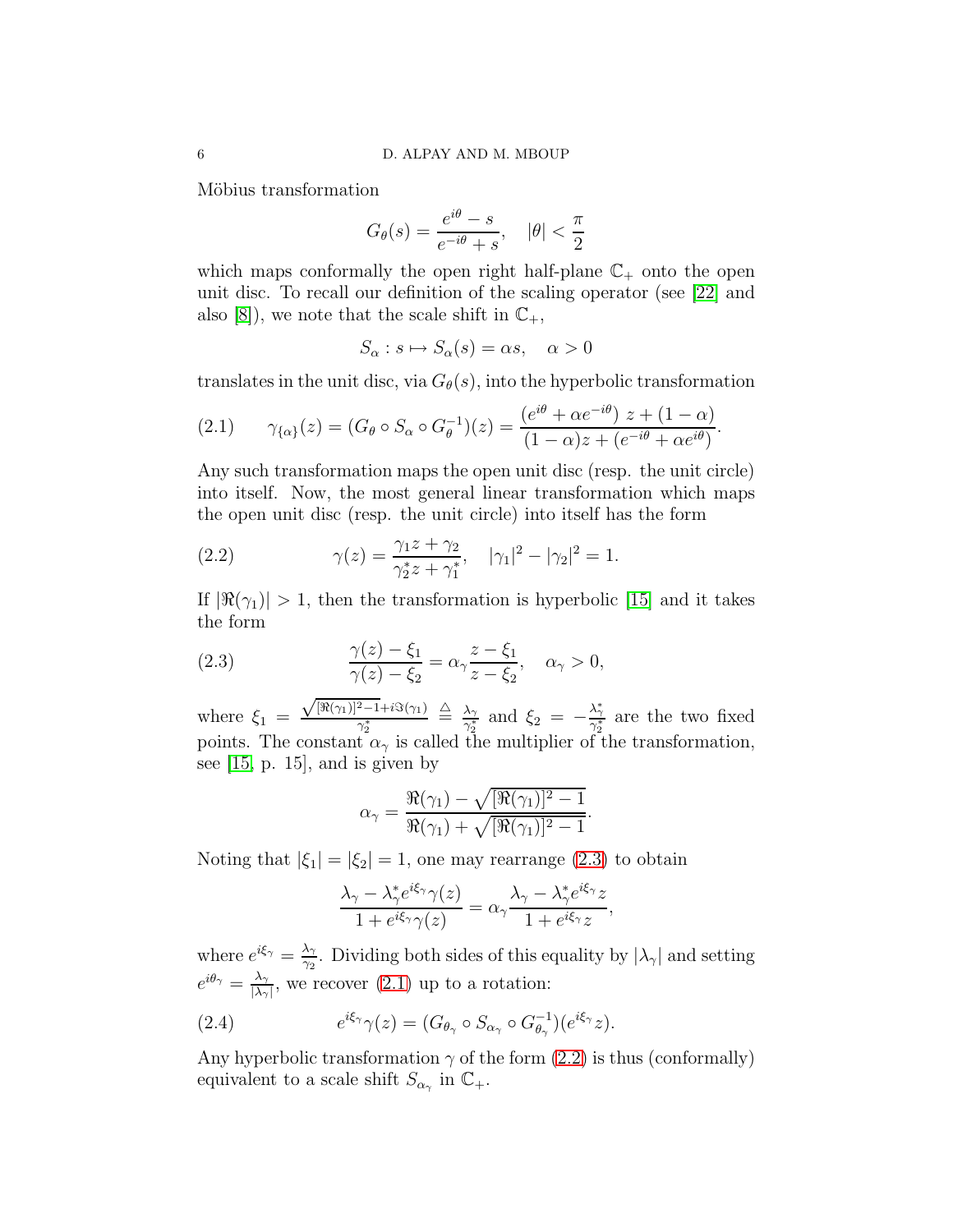In the sequel, we will be interested in Abelian subgroups of hyperbolic transformations, but the remainder of this section deals with general linear transformations

$$
\varphi(z) = \frac{az+b}{cz+d}, \text{ with } ad-bc = 1,
$$

from the open unit disk onto itself. To each such transformation, we associate (in bold letters)

$$
\boldsymbol{\varphi} = \begin{pmatrix} a & b \\ c & d \end{pmatrix} \in SU(1,1),
$$

and we define

<span id="page-8-1"></span>
$$
(T_{\varphi}f)(z) = \frac{1}{cz+d}f(\varphi(z)).
$$

**Lemma 2.1.** Let  $\varphi_1$  and  $\varphi_2$  belong to  $SU(1,1)$ . Then

(2.5) 
$$
T_{\varphi_2} \circ T_{\varphi_1} = T_{\varphi_1 \varphi_2},
$$

and in particular for every  $\varphi \in SU(1,1)$  it holds that

(2.6) 
$$
T_{\varphi^{-1}} = (T_{\varphi})^{-1}
$$

Proof: We have

$$
(T_{\varphi_2}(T_{\varphi_1}f))(z) = \frac{1}{c_2z + d_2} \frac{1}{c_1\varphi_2(z) + d_1} f(\varphi_1(\varphi_2(z))).
$$

<span id="page-8-0"></span>.

But

$$
\frac{1}{c_2 z + d_2} \frac{1}{c_1 \varphi_2(z) + d_1} = \frac{1}{c_2 z + d_2} \frac{1}{c_1 \frac{a_2 z + b_2}{c_2 z + d_2} + d_1}
$$

$$
= \frac{1}{(c_1 a_2 + d_1 c_2) z + c_1 b_2 + d_1 d_2},
$$

which ends the proof since the second row of

$$
\begin{pmatrix} a_1 & b_1 \ c_1 & d_1 \end{pmatrix} \begin{pmatrix} a_2 & b_2 \ c_2 & d_2 \end{pmatrix}
$$

is equal to

$$
(c_1a_2 + d_1c_2 \quad c_1b_2 + d_1d_2).
$$

Let f be analytic in the open unit disc. Then  $T_{\varphi} f$  is also analytic in the open unit disc. The mapping  $T_{\varphi}$  induces a mapping from the space of sequences coefficients of power series of functions analytic in a neighborhood of the origin into itself: if  $f(z) = \sum_{n=0}^{\infty} z^n x_n$  is the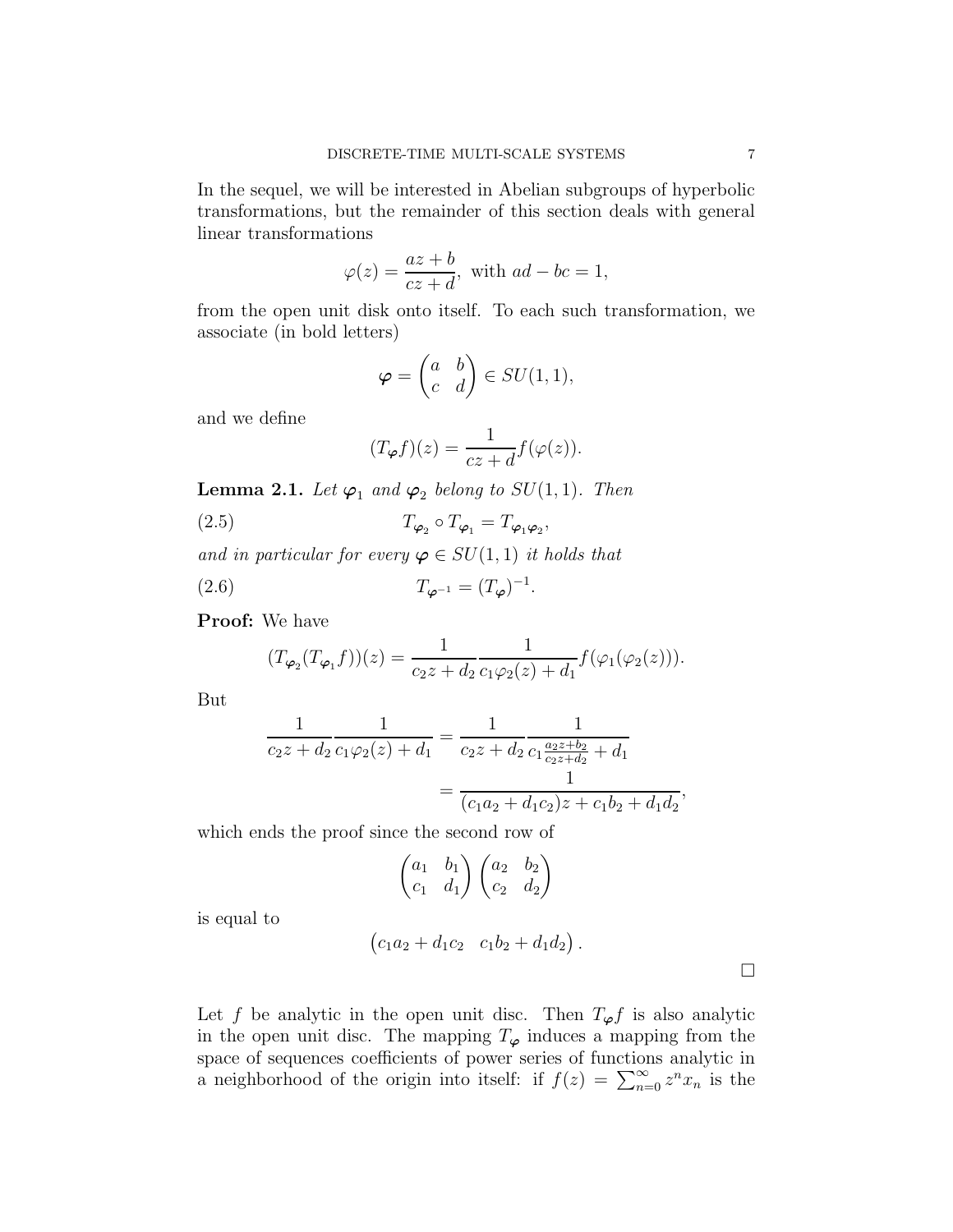power series expansion at the origin of the function f analytic in  $\mathbb{D}$ , then

$$
(T_{\varphi}f)(z) = \sum_{n=0}^{\infty} x_{n,\varphi} z^n.
$$

In view of [\(2.6\)](#page-8-0) we have:

**Proposition 2.2.** Let  $\varphi \in SU(1,1)$ , and let  $(a_n)_{n \in \mathbb{N}_0}$  be a sequence of complex numbers such that  $\limsup_{n\to\infty} |a_{n+1}|^{1/(n+1)} \leq 1$ . Then there exists a sequence of complex numbers  $(b_n)_{n \in \mathbb{N}_0}$  such that

$$
\limsup_{n \to \infty} |b_{n+1}|^{1/(n+1)} \le 1,
$$

and

$$
a_n = b_{n,\boldsymbol{\varphi}}, \quad n = 0, 1, \dots
$$

**Proof:** Let  $a(z) = \sum_{n=0}^{\infty} a_n z^n$ . It suffices to define a series  $b_{n,\varphi}$  via the formula

$$
\sum_{n=0}^{\infty} b_{n,\boldsymbol{\varphi}} z^n = (T_{\boldsymbol{\varphi}^{-1}} a)(z),
$$

and use  $(2.6)$ .

<span id="page-9-2"></span>**Theorem 2.3.** The operator  $T_{\varphi}$  is unitary from  $\mathbf{H}_2(\mathbb{D})$  onto itself with norm equal to 1. It is also continuous from  $H_{\infty}(\mathbb{D})$  into itself with norm equal to  $1/(|d| - |c|)$ .

Proof: First recall the formula

<span id="page-9-0"></span>(2.7) 
$$
\frac{1 - \varphi(z)\varphi(w)^*}{1 - zw^*} = \frac{1}{(cz + d)(cw + d)^*}
$$

where  $z, w$  are in the domain of definition of  $\varphi$ . Furthermore, recall that a function f defined in  $\mathbb D$  is analytic there and belongs to  $H_2(\mathbb D)$ , with  $||f||_{\mathbf{H}_2(D)} \leq 1$ , if and only if the kernel

(2.8) 
$$
\frac{1}{1 - zw^*} - f(z)f(w)^*
$$

is positive in  $\mathbb{D}$ ; see for instance [\[1,](#page-33-1) Theorem 2.6.6]. We now compute for

<span id="page-9-1"></span>
$$
\Delta(z, w) = \frac{1}{1 - zw^*} - (T_{\varphi}f)(z)(T_{\varphi}f(w))^*
$$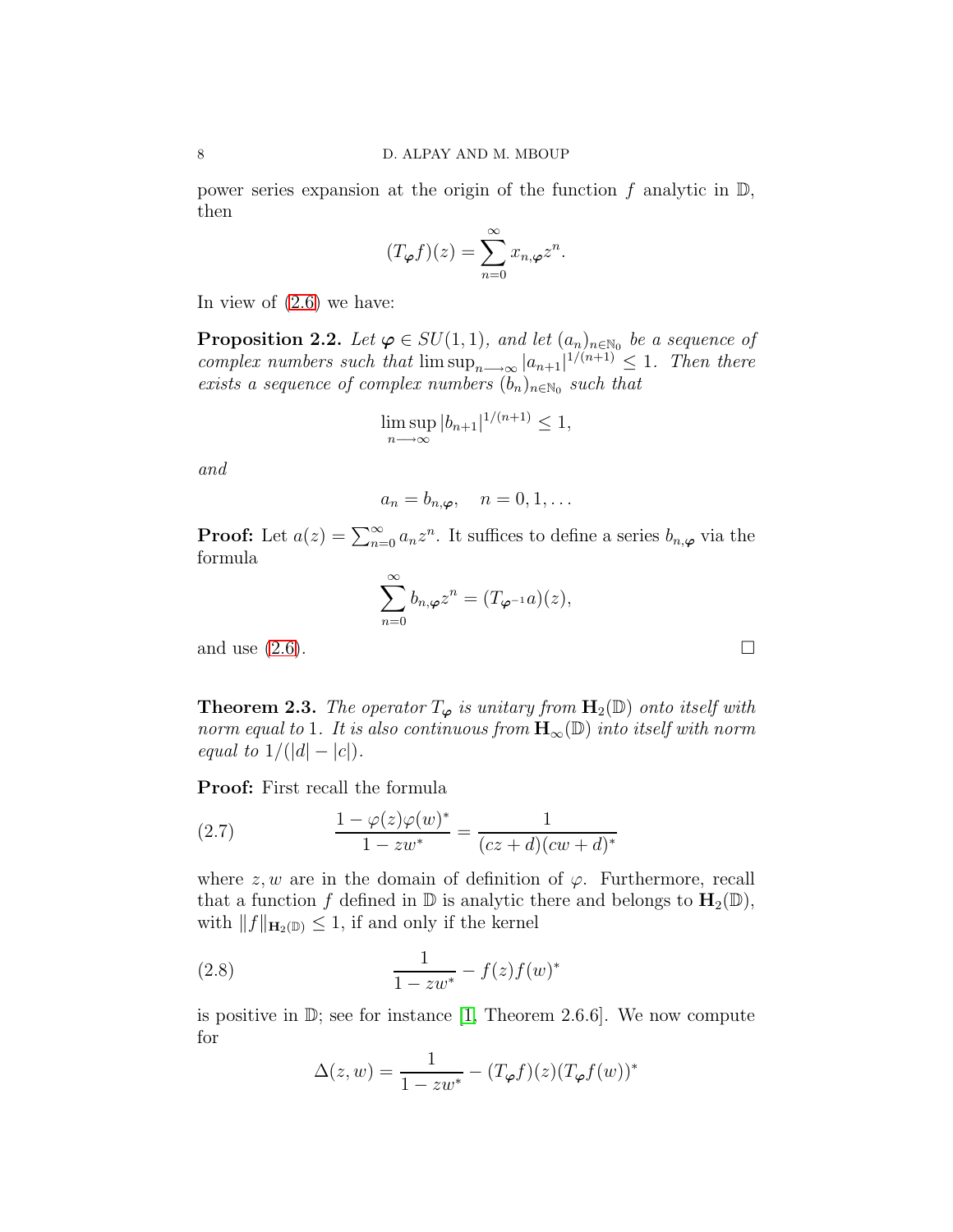for  $z, w \in \mathbb{D}$ . Using  $(2.7)$  we can write:

$$
\Delta(z, w) = \frac{1}{(1 - \varphi(z)\varphi(w)^*)(cz + d)(cw + d)^*} - \frac{1}{(cz + d)(cw + d)^*} f(\varphi(z))f(\varphi(w))^*
$$

$$
= \frac{1}{(cz + d)(cw + d)^*} \times \frac{1}{\sqrt{\frac{1}{1 - \varphi(z)\varphi(w)^*}} - f(\varphi(z))f(\varphi(w))^*}.
$$

The kernel

$$
\frac{1}{(1-\varphi(z)\varphi(w)^*)} - f(\varphi(z)f(\varphi(w))^*
$$

is positive in  $\mathbb D$  since the kernel  $(2.8)$  is positive there. It follows that  $\Delta(z, w)$  is positive in the open unit disc, and thus, by [\[1,](#page-33-1) Theorem 2.6.6], the function  $T_{\varphi}(f)$  belongs to  $H_2(\mathbb{D})$  and has norm less or equal to 1. To prove that the norm is indeed equal to 1 we use [\(2.5\)](#page-8-1) and [\(2.6\)](#page-8-0), which imply that

$$
1 \leq \|T_{\varphi}\| \cdot \|T_{\varphi^{-1}}\|,
$$

which, together with the fact that both  $T_{\varphi}$  and  $T_{\varphi^{-1}}$  have norm less that 1 implies that  $||T_{\varphi}|| = 1$ . We now show that  $T_{\varphi}$  is unitary. Let  $f \in \mathbf{H}_2(\mathbb{D})$ . We have:

$$
||f||_{\mathbf{H}_2(\mathbb{D})} = ||T_{\varphi^{-1}}T_{\varphi}(f)||_{\mathbf{H}_2(\mathbb{D})}
$$
  
\n
$$
\leq ||T_{\varphi}(f)||_{\mathbf{H}_2(\mathbb{D})}
$$
  
\n
$$
\leq ||f||_{\mathbf{H}_2(\mathbb{D})},
$$

since both  $T_{\varphi}$  and  $T_{\varphi^{-1}}$  are contractive. It follows that  $T_{\varphi}$  is unitary.

The second claim is easily verified.

We therefore associate to the signal  $x = \{x_n\}_{n \in \mathbb{N}_0} \in \ell_2$  the signal  ${x_{n,\boldsymbol{\varphi}}}_{\boldsymbol{\varphi}\in SU(1,1)}^{n\in\mathbb{N}_0}$ indexed by  $\mathbb{N}_0 \times SU(1, 1)$ . In the sequel, we will simplify the notation by writing  $x_n(\varphi)$  in place of  $x_{n,\varphi}$ . For fixed  $m, \{x_m(\varphi)\},$ with  $\varphi \in SU(1,1)$ , represents a scale signal, that is, the observation of the signal  $\{x_n\}$  at time m through the scales  $\varphi \in SU(1,1)$ . In the sequel, we will consider (by convention) the zooming as corresponding to the "positive" scales.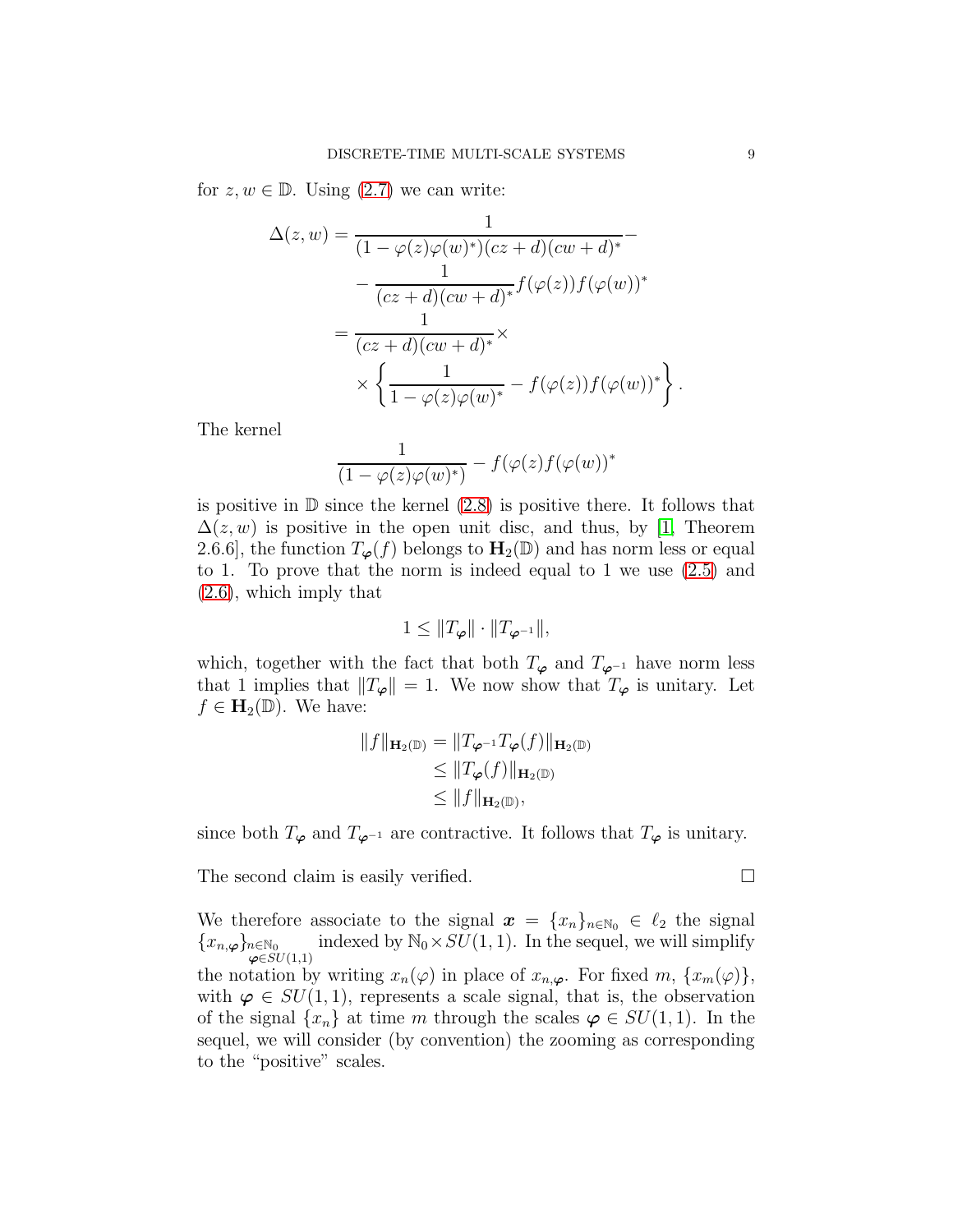<span id="page-11-0"></span>**Definition 2.4.** The scale-causal projection of  $\{x_m(\varphi)\}\, \varphi \in SU(1,1)$ is given by the restriction of  $\{x_m(\varphi)\}\;$  to the scales  $\varphi$  for which the multiplier is strictly less than one:  $\alpha_{\varphi} < 1$ .

**Definition 2.5.** Given a discrete subgroup  $\Gamma$  of  $SU(1,1)$  we denote by  $\Gamma_+$  the set of transformations consisting of the identity and of the scales  $\varphi$  for which the multiplier is strictly less than one:  $\alpha_{\varphi} < 1$ . The system [\(1.2\)](#page-3-2) will be scale-causal if the elements  $h_n \in \ell_2(\Gamma_+).$ 

Given  $\gamma$  and  $\varphi$  two elements of Γ, we will say that  $\gamma$  succeeds  $\varphi$  and will note  $\varphi \preccurlyeq \gamma$ , if  $\gamma \circ \varphi^{-1} \in \Gamma_+$  that is:

$$
\varphi \preccurlyeq \gamma \quad \iff \alpha_{\gamma \circ \varphi^{-1}} \leqslant 1.
$$

**Proposition 2.6.** The relation  $\preccurlyeq$  defines a total order in  $\Gamma$ .

**Proof:** Since we assume that  $\Gamma$  is Abelian, all the transformations must have the same fixed points. The parameters  $\xi_{\gamma}$  and  $\theta_{\gamma}$  in [\(2.4\)](#page-7-3) are therefore constant. The proof then follows upon noting that the multiplier  $\alpha_{\gamma \circ \varphi}$  is given by:  $\alpha_{\gamma \circ \varphi} = \alpha_{\gamma} \alpha_{\varphi}$ .

With this order we obtain a bijection

 $\gamma \mapsto \rho(\gamma)$ 

between  $\Gamma$  and  $\mathbb{Z}$ , and one can identify  $\ell_2(\Gamma)$  and  $\ell_2(\mathbb{Z})$  and  $\ell_2(\Gamma_+)$  and  $\ell_2(\mathbb{N}_0)$ .

Remark 2.7. Using the isomorphism we introduce the following definition:

Definition 2.8. The function  $u(\gamma)$  from  $\Gamma_+$  into  $\mathbb C$  has finite support if

$$
N(u) \stackrel{\triangle}{=} \max\left\{ \varrho(\gamma) \text{ such that } u(\gamma) \neq 0 \right\} < \infty.
$$

The support of the function u is the interval  $[0, N(u)] \subset \mathbb{N}_0$ .

The results of this section remain valid if we replace the Hardy space  $\mathbf{H}_2(\mathbb{D})$  by its vector-valued version  $\mathbf{H}_2(\mathbb{D})\otimes\mathcal{H}$ , where  $\mathcal H$  is some Hilbert space. One can define in particular the scaling of random sequences when  $H$  is a probability space.

Remark 2.9. In [\[22,](#page-34-0) equation (17)] another kind of systems are considered, with only one convolution. The main issue there is the notion of scale-invariance in a stronger form, which will not be considered here; see also [\[6\]](#page-33-10) for related work.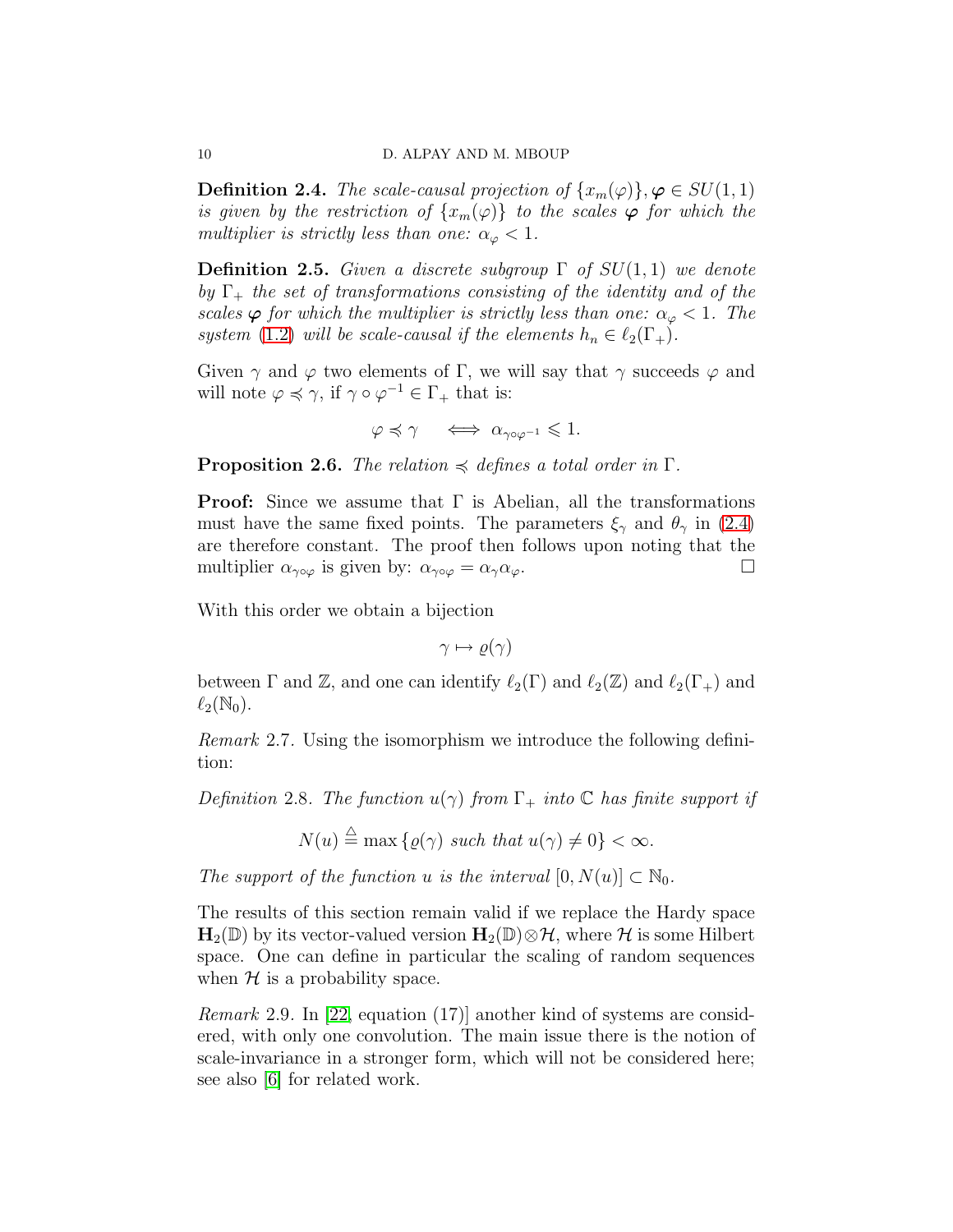Finally, we note that one could consider systems non-causal with respect to  $n$ , that is of the form

$$
y_n = \sum_{\mathbb{Z}} h_{n-m} \star u_m.
$$

Thus, there are really four possibilities for the various stability theorems we present, depending on whether we have time causality or not, and scale-causality or not. In this paper we only give part of all possible results.

# <span id="page-12-0"></span>3. Discrete-scale invariant systems and signals

The scaling operators  $T_{\varphi}$  form a group of operators from the Hardy space  $H_2(\mathbb{D})$  onto itself. From now on, we discretize the scale axis and restrict  $\varphi$  to a discrete subgroup  $\Gamma$  of  $SU(1, 1)$ . We will take  $\Gamma$  Abelian (cyclic) and consisting of hyperbolic transformations, and we denote by  $\widehat{\Gamma}$  its dual group. Recall that  $\widehat{\Gamma}$  is formed by the set of functions

$$
\sigma:\Gamma\to\mathbb{T} \text{ such that } \sigma(\iota)=1 \text{ and } \forall\;\gamma,\varphi,\;\sigma(\gamma\circ\varphi)=\sigma(\gamma)\sigma(\varphi),
$$

where  $\iota$  stands for the identity transformation. The elements of  $\Gamma$  are called characters of the group  $\Gamma$  (see [\[16\]](#page-33-11)). We denote by  $\hat{\mu}$  the Haar measure of  $\widehat{\Gamma}$ , which is compact by the Pontryagin duality [\[16\]](#page-33-11). We recall the definition of the Fourier transform on  $\Gamma$  and of its inverse:

$$
\widehat{x}(\sigma) = \sum_{\gamma \in \Gamma} x(\gamma) \sigma(\gamma)^*,
$$

$$
x(\gamma) = \int_{\widehat{\Gamma}} \widehat{x}(\sigma) \sigma(\gamma) d\widehat{\mu}(\sigma).
$$

The Haar measure  $d\hat{\mu}$  is normalized so that Plancherel's theorem holds:

$$
||f||_{\ell_2(\Gamma)}^2 \stackrel{\triangle}{=} \sum_{\gamma \in \Gamma} |f(\gamma)|^2 = \int_{\widehat{\Gamma}} |\widehat{f}(\sigma)|^2 d\widehat{\mu}(\sigma) \stackrel{\triangle}{=} ||\widehat{f}||_{\mathbf{L}_2(d\widehat{\mu})}^2.
$$

See [\[14,](#page-33-12) Theorem 8.4.2 p. 123].

**Definition 3.1.** A signal will be a sequence  $\{u_n(\cdot)\}\$ <sub>n∈N0</sub> of elements of  $\ell_2(\Gamma)$ , and such that the condition

<span id="page-12-1"></span>(3.1) 
$$
\sup_{n=0,1,...} \|u_n(\cdot)\|_{\ell_2(\Gamma)} < \infty
$$

holds.

A scale-causal signal will be a sequence  $\{u_n(\cdot)\}_{n\in\mathbb{N}_0}$  of elements of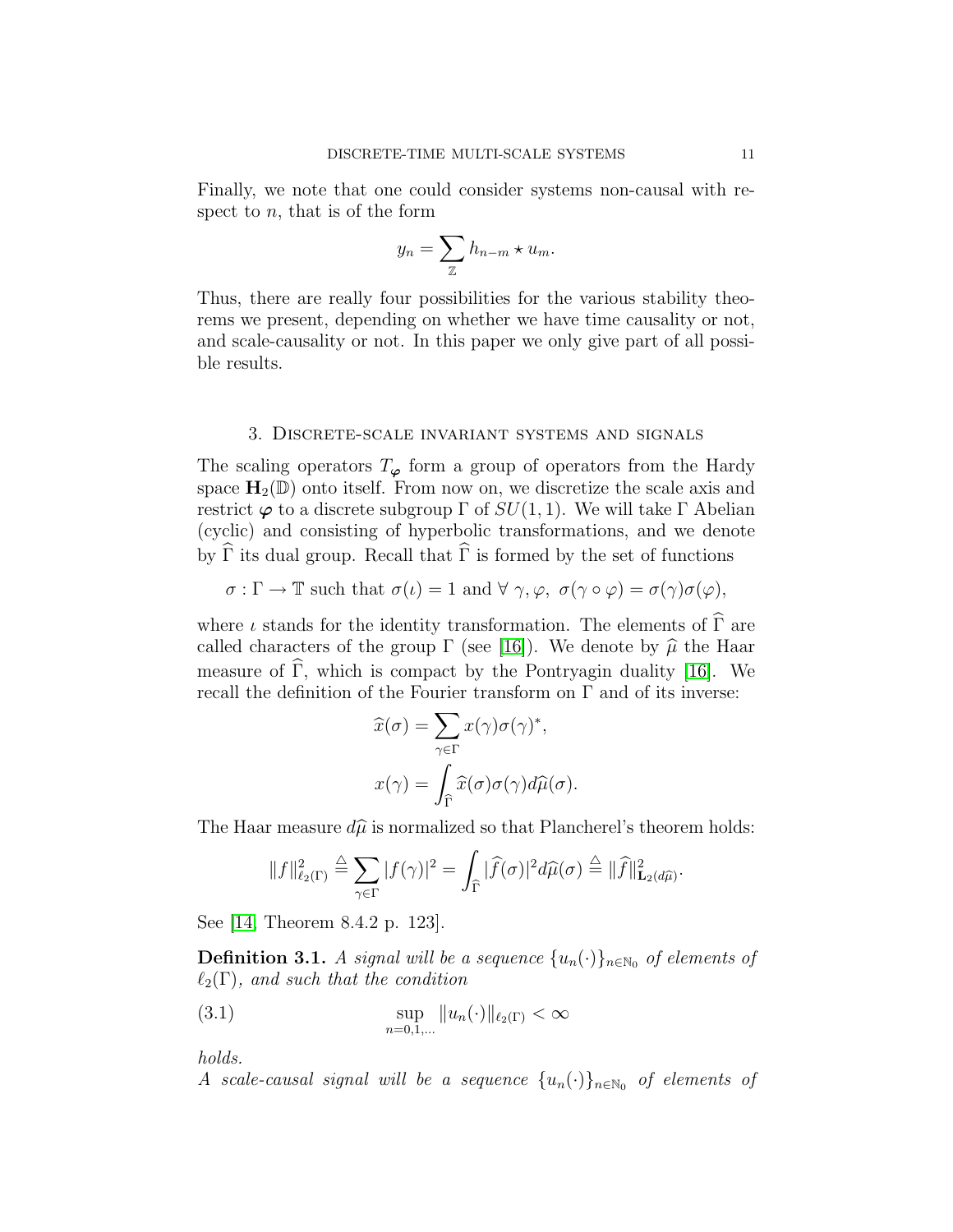$\ell_2(\Gamma_+)$ , and such that the condition

<span id="page-13-0"></span>(3.2) 
$$
\sup_{n=0,1,...} ||u_n(\cdot)||_{\ell_2(\Gamma_+)} < \infty
$$

holds.

In the sequel, we will impose the following stronger norm constrains on a signal, besides  $(3.1)$  or  $(3.2)$ , namely:

<span id="page-13-1"></span>(3.3) 
$$
\sum_{n=0}^{\infty} ||u_n(\cdot)||_{\ell_2(\Gamma)}^2 < \infty,
$$

or

(3.4) 
$$
\sum_{n=0}^{\infty} ||u_n(\cdot)||_{\ell_2(\Gamma)} < \infty,
$$

and similarly for scale-causal signals.

We note the following: a dissipative filter cannot be effective at all scales. At some stage, details cannot be seen. These intuitive facts are made more precise in the following proposition.

## Proposition 3.2.

(1) Assume that the supports of the  $u_n$  are uniformly bounded. Then,  $(3.3)$  is in force.

(2) Assume that the support of  $u_n$  is infinite for all n. Then, the sum on the left side of [\(3.3\)](#page-13-1) diverges.

**Proof:** Let N be such that the support of all the functions  $\gamma \mapsto u_n(\gamma)$ is inside  $[0, N]$ . Then,

$$
\sum_{n=0}^{\infty} ||u_n(\cdot)||_{\ell_2(\Gamma)}^2 = \sum_{n=0}^{\infty} \sum_{\varrho(\gamma)=0}^{N} |u_n(\gamma)|^2
$$
  
= 
$$
\sum_{\varrho(\gamma)=0}^{N} \sum_{n=0}^{\infty} |u_n(\gamma)|^2
$$
  

$$
\leq N ||u_n||_{\ell_2(\mathbb{N}_0)},
$$

since (see Theorem [2.3\)](#page-9-2) the maps  $T_{\gamma}$  are unitary from  $\mathbf{H}_{2}(\mathbb{D})$  onto itself.

The second claim is proved similarly.

An example of  $(u_n)$  satisfying Condition (1) of the preceding proposition has been presented in the paper [\[22\]](#page-34-0), where the corresponding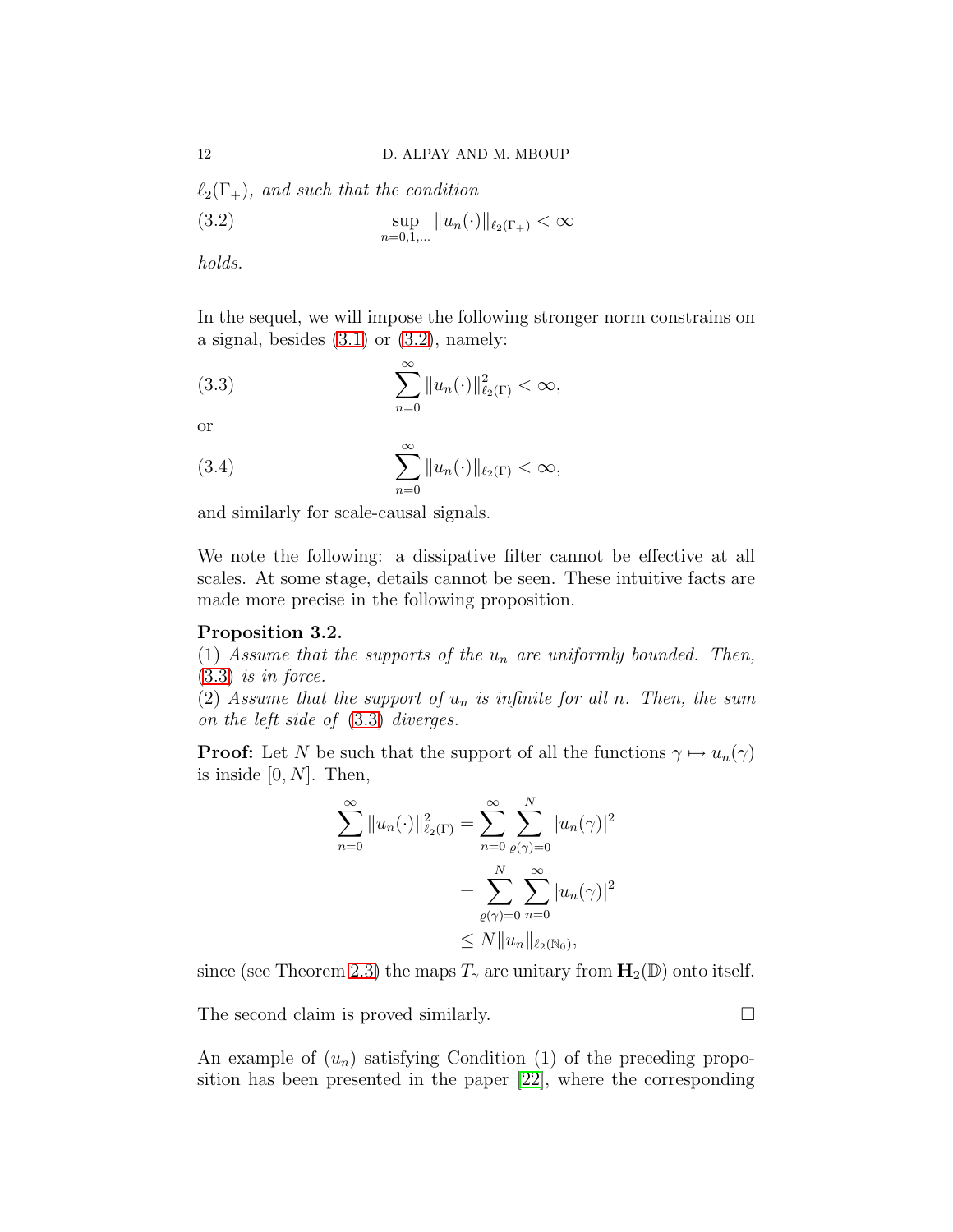group  $\Gamma$  is Fuchsian. This was used therein, to define the scale unitpulse signal. A similar condition was also considered by P. Yuditskii [\[25\]](#page-34-3) in the description of the direct integral of spaces of characterautomorphic functions.

Definition 3.3. An impulse response (resp. a scale-causal impulse response) will be a sequence  $\{h_n(\cdot)\}_{n\in\mathbb{N}_0}$  of elements of  $\ell_2(\Gamma)$  (resp. of  $\ell_2(\Gamma_+)$ ) such that for every  $n \in \mathbb{N}_0$ , the multiplication operator

<span id="page-14-4"></span>(3.5) M<sup>h</sup><sup>n</sup> : u 7→ h<sup>n</sup> ⋆ u, n = 0, 1, . . .

is bounded from  $\ell_2(\Gamma)$  into itself (resp. from  $\ell_2(\Gamma_+)$  into itself) and such that

<span id="page-14-0"></span>(3.6) 
$$
\sup_{n=0,1,...} ||h_n||_{\ell_2(\Gamma)} < \infty \quad (resp. \quad \sup_{n=0,1,...} ||h_n||_{\ell_2(\Gamma_+)} < \infty).
$$

The systems that we consider here are defined by [\(1.2\)](#page-3-2), that is, by the double convolution [\(1.3\)](#page-5-0), that we recall below:

<span id="page-14-3"></span>(3.7) 
$$
y_n(\gamma) = \sum_{m \in \mathbb{Z}} \left( \sum_{\delta \in \Gamma} h_{n-m}(\gamma \circ \delta^{-1}) x_m(\delta) \right).
$$

In view of [\(3.6\)](#page-14-0) the series

(3.8) 
$$
H(z,\sigma) = \sum_{n=0}^{\infty} z^n \widehat{h}_n(\sigma)
$$

converges in the  $\mathbf{L}_2(d\hat{\mu})$  norm for every  $z \in \mathbb{D}$ . Taking the Fourier transform (with respect to  $\Gamma$ ) of both sides of [\(1.3\)](#page-5-0) we obtain

<span id="page-14-2"></span><span id="page-14-1"></span>
$$
\widehat{y}_n(\sigma) = \sum_{m=0}^n \widehat{h}_{n-m}(\sigma) \widehat{x}_m(\sigma),
$$

where the equality is in the  $\mathbf{L}_2(d\hat{\mu})$  sense. Taking now the Z transform we get

(3.9) 
$$
Y(z,\sigma) = H(z,\sigma)U(z,\sigma),
$$

where

<span id="page-14-5"></span>(3.10) 
$$
Y(z,\sigma) = \sum_{n=0}^{\infty} z^n \widehat{y}_n(\sigma) \text{ and } U(z,\sigma) = \sum_{n=0}^{\infty} z^n \widehat{u}_n(\sigma),
$$

and where, for every  $z \in \mathbb{D}$  the equality in [\(3.9\)](#page-14-1) is  $\hat{\mu}$ -a.e.

The function  $H(z, \sigma)$  can be seen as the transfer function of the discretetime scale-invariant system. Formula [\(3.8\)](#page-14-2) suggests to define and study hierarchies of transfer functions, for which the functions  $\widehat{h_n}$  depend on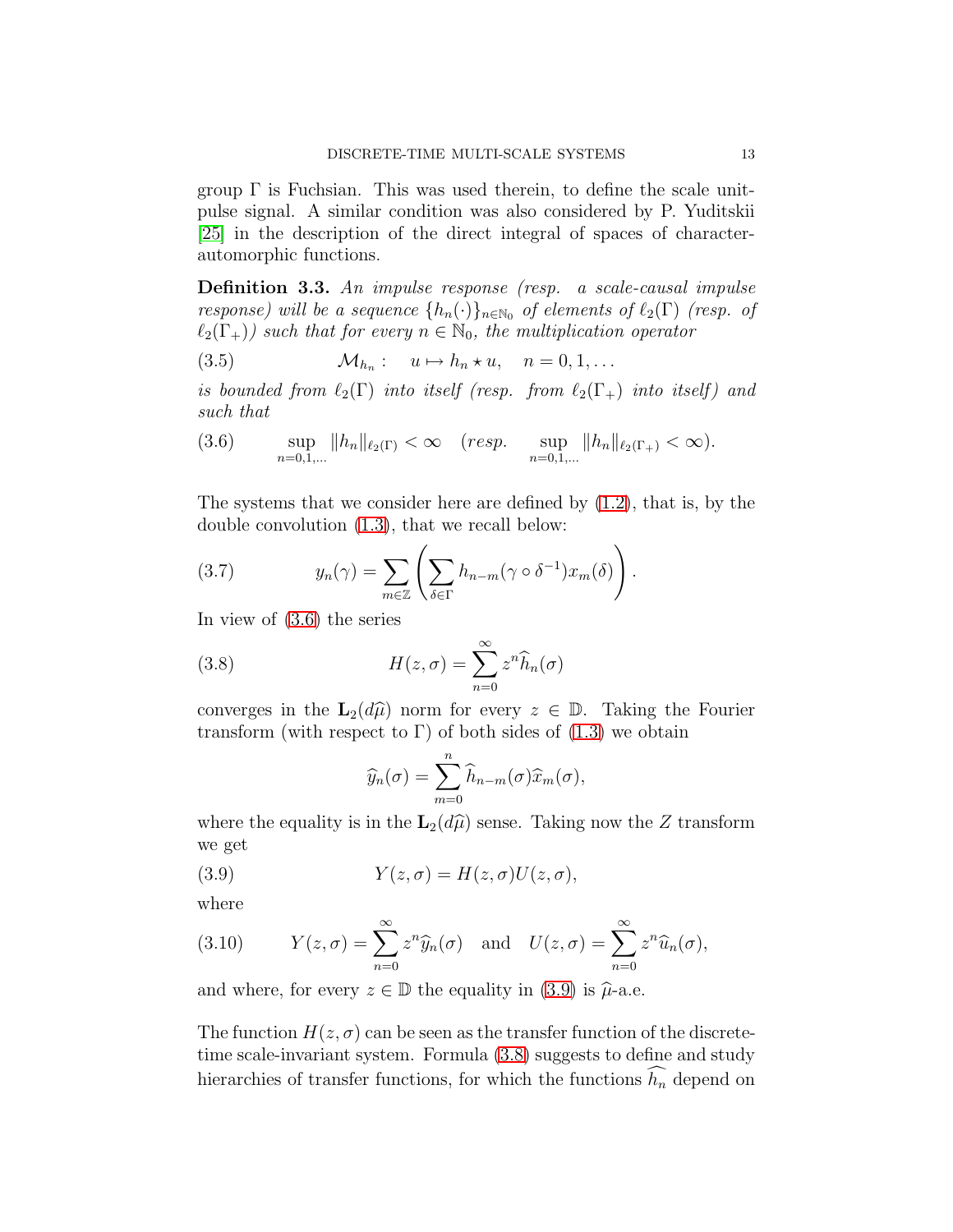$\sigma$  in some pre-assigned way (for instance, when they are polynomials in  $\sigma$ ), or when the function  $H(z, \sigma)$  is a rational function of z or of  $\sigma$ . In the next two sections, under the hypothesis that the sub-group  $Γ$  has a finite number, say  $p$ , of generators, we will associate to the system  $(1.2)$  an analytic function of  $p+1$  variables, which we will call the generalized transfer function of the system.

# 4. The trigonometric moment problem

<span id="page-15-0"></span>We first gather some well known facts on the trigonometric moment problem in form of a theorem.

<span id="page-15-1"></span>**Theorem 4.1.** Given an infinite sequence  $\dots, t_{-1}, t_0, t_1, \dots$  of complex numbers such that

$$
t_{-n} = t_n^*, \quad n = 0, 1, \dots,
$$

there exists a positive measure dv on  $[0, 2\pi)$  such that

$$
t_n = \int_0^{2\pi} e^{-in\theta} d\nu(\theta), \quad n \in \mathbb{N}_0,
$$

if and only if all the Toeplitz matrices

$$
\mathcal{T}_N = (t_{n-m})_{n,m=0,\ldots,N}
$$

are non-negative.

See for instance [\[20,](#page-34-4) Theorem 2.7 p. 66]. The measure is then unique (when normalized). We also recall that the sequence  $(t_n)$  and the measure  $d\nu$  are related by

$$
t_0 + 2\sum_{n=1}^{\infty} t_n z^n = \int_0^{2\pi} \frac{e^{i\theta} + z}{e^{i\theta} - z} d\nu(\theta),
$$

and thus the function

$$
\Phi(z) = t_0 + 2\sum_{n=1}^{\infty} t_n z^n = \int_0^{2\pi} \frac{e^{i\theta} + z}{e^{i\theta} - z} d\nu(\theta)
$$

is analytic and has a positive real part in the open unit disc. Using Stieltjes inverse formula, one can recover  $\nu$  from  $\Phi$  via the formula

$$
\lim_{r \to 1} \int_a^b \text{Re}\{\Phi(re^{i\theta})\} d\theta = \nu(b) - \nu(a_-),
$$

where we assume that  $\nu$  is right continuous. We also recall that the function

$$
\frac{\Phi(z) + \Phi(w)^*}{2(1 - zw^*)} = \int_0^{2\pi} \frac{d\nu(\theta)}{(e^{i\theta} - z)(e^{i\theta} - w)^*}
$$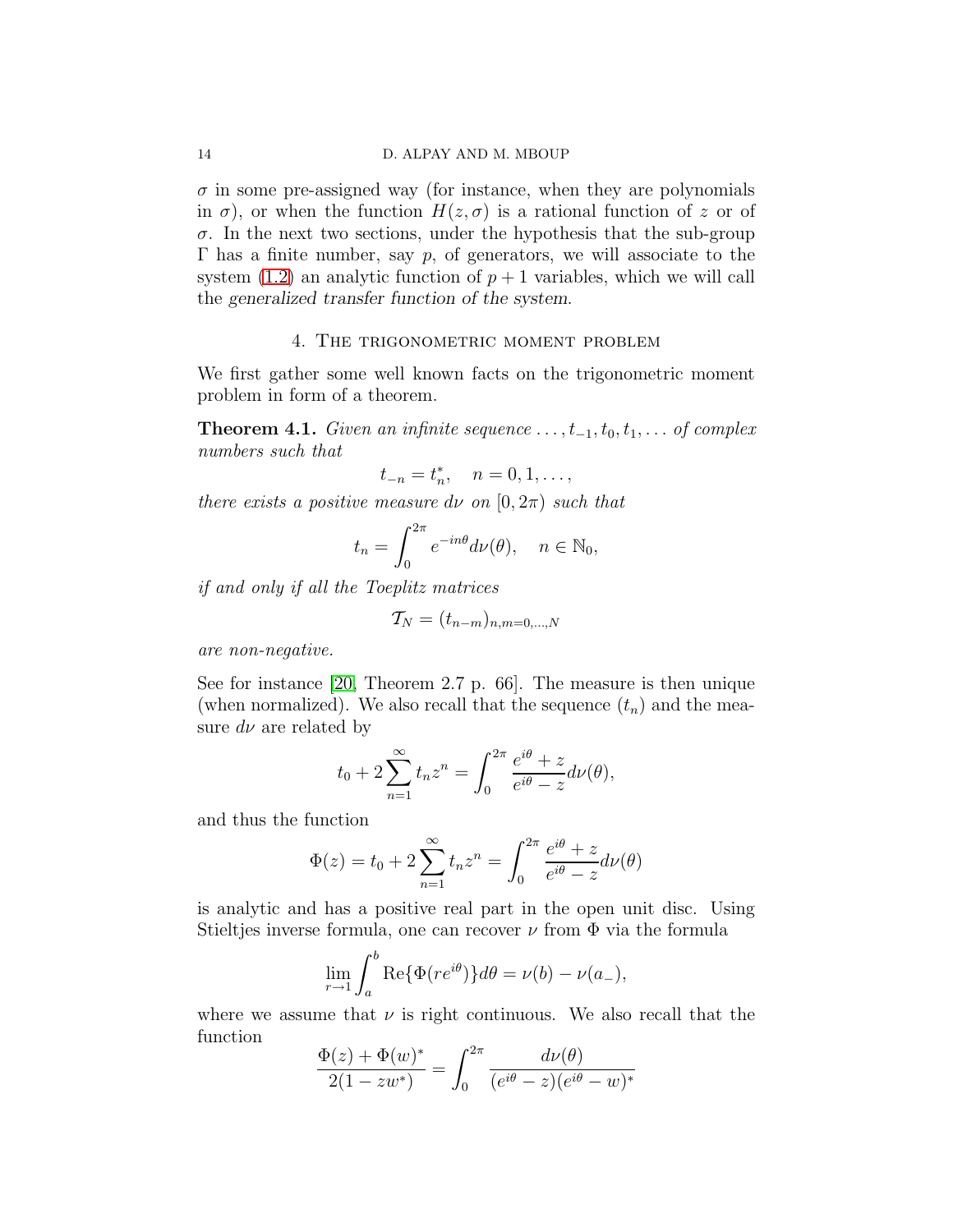is positive for  $z, w \in \mathbb{C} \setminus \mathbb{T}$ . We denote by  $\mathcal{L}_+(\Phi)$  the associated reproducing kernel Hilbert space when z and w are restricted to the open unit disc. The following result has first been proved by de Branges and Shulman; see [\[13\]](#page-33-13). In the statement,  $H_2(d\nu)$  denotes the closed linear span in  $\mathbf{L}_2(d\nu)$  of the functions  $z^m$  for  $m \geq 0$ .

**Theorem 4.2.** The space  $\mathcal{L}_+(\Phi)$  consists of the functions of the form

$$
\widetilde{h}(z) = \int_0^{2\pi} \frac{h(e^{it})e^{it}}{e^{it} - z} d\nu(t), \quad h \in \mathbf{H}_2(d\nu),
$$

with norm

$$
||h||_{\mathcal{L}_{+}(\Phi)}=||h||_{\mathbf{H}_{2}(d\nu)}.
$$

We now recall some results on the structure of the space  $H_2(d\nu)$ .

**Theorem 4.3.** Assume that  $H_2(d\nu) \neq L_2(d\nu)$ . Then  $H_2(d\nu)$  is a reproducing kernel Hilbert space, and its reproducing kernel is of the form

$$
\frac{A(z)A(w)^{*}-B(z)B(w)^{*}}{1-zw^{*}},
$$

where  $A(z)$  and  $B(z)$  are functions analytic off the unit circle.

**Proof:** We assume that  $H_2(d\nu) \neq L_2(d\nu)$ , and let  $h_0 \in L_2(d\nu) \ominus$  $\mathbf{H}_{2}(d\nu)$ . Let  $\alpha \in \mathbb{C} \setminus \mathbb{T}$  be such that

$$
\int_0^{2\pi} \frac{h_0(\theta) d\nu(\theta)}{e^{i\theta} - \alpha} \neq 0.
$$

Let p be a polynomial; then  $R_{\alpha} p \in \mathbf{H}_{2}(d\nu)$ , where

$$
(R_{\alpha}p)(z) = \frac{p(z) - p(\alpha)}{z - \alpha}
$$

.

Then

$$
\langle R_{\alpha}p \, , \, h_0 \rangle_{\mathbf{H}_2(d\nu)} = 0,
$$

and therefore we obtain

$$
p(\alpha) = \frac{\int_0^{2\pi} \frac{p(e^{i\theta})}{e^{i\theta} - \alpha} d\theta}{\int_0^{2\pi} \frac{h_0(\theta) d\nu(\theta)}{e^{i\theta} - \alpha}}.
$$

Therefore the map  $p \mapsto p(\alpha)$  is continuous on the polynomials, and extends to a continuous map to  $H_2(d\nu)$ . Therefore  $H_2(d\nu)$  is a reproducing kernel Hilbert subspace of  $\mathbf{L}_2(d\nu)$ . The proof is then finished by using [\[2,](#page-33-14) Theorem 3.1 p. 600].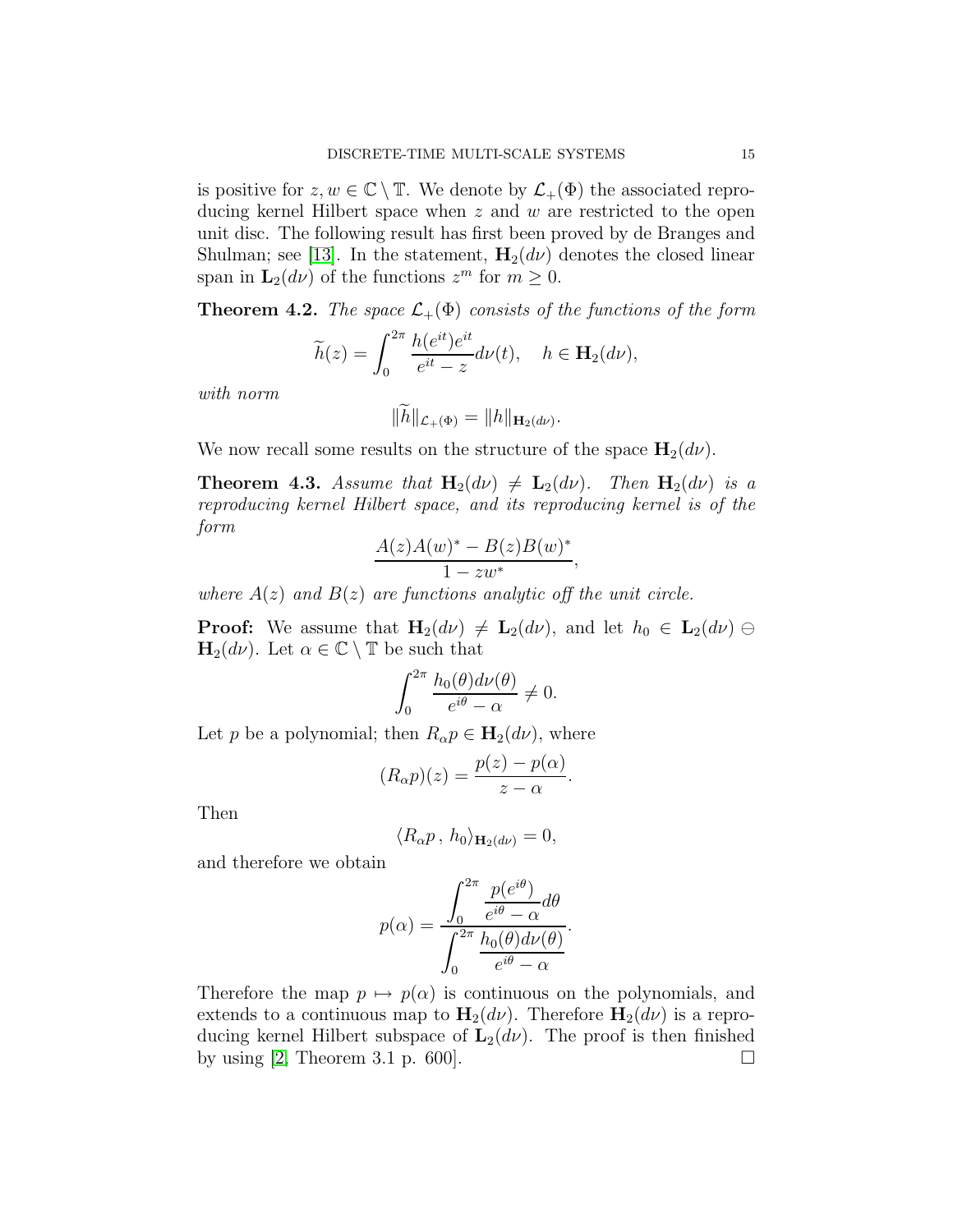#### <span id="page-17-0"></span>16 D. ALPAY AND M. MBOUP

#### 5. The case of one generator

In this section, we consider the case of a cyclic group  $\Gamma$ , generated by a hyperbolic transformation  $\gamma_0 \in SU(1,1)$ . Any transformation in Γ is thus of the form  $\gamma_0^m \stackrel{\triangle}{=} \gamma_0 \circ \ldots \circ \gamma_0$  ${m}$  times  $m \in \mathbb{Z}$ .

**Theorem 5.1.** There exists a positive measure  $d\nu(\theta)$  on  $[0, 2\pi)$  such that

(5.1) 
$$
\int_{\widehat{\Gamma}} \sigma(\gamma_0^m) d\widehat{\mu}(\sigma) = \int_0^{2\pi} e^{im\theta} d\nu(\theta), \quad m \in \mathbb{Z}.
$$

Proof: We use Theorem [4.1.](#page-15-1) Let

<span id="page-17-1"></span>
$$
t_m = \int_{\widehat{\Gamma}} \sigma(\gamma_0^m)^* d\widehat{\mu}(\sigma), \quad m \in \mathbb{Z}.
$$

Since  $|\sigma(\gamma_0)| = 1$  for all  $\sigma \in \widehat{\Gamma}$  we have

$$
t_{\ell-m} = \int_{\widehat{\Gamma}} \sigma(\gamma_0^{\ell})^* \sigma(\gamma_0^m) d\widehat{\mu}(\sigma) = \langle \sigma(\gamma_0^m), \sigma(\gamma_0^{\ell}) \rangle_{\mathbf{L}_2(d\widehat{\mu})}
$$

and therefore all the Toeplitz matrices

$$
\mathcal{T}_N = (t_{\ell-m})_{\ell,m=0,\ldots,N}
$$

are non-negative. It follows from Theorem [4.1](#page-15-1) that there exists a uniquely defined measure  $d\nu$  such that

$$
t_m = \int_0^{2\pi} e^{-im\theta} d\nu(\theta), \quad m = 0, 1, 2, \dots,
$$

and hence we obtain [\(5.1\)](#page-17-1).

,

Remark 5.2. The proof of the previous theorem formalizes the intuitive idea that one can make the "change of variable"

$$
\sigma(\gamma_0) = e^{i\theta(\sigma)}
$$

.

**Theorem 5.3.** The linear map **I** which to  $\sigma(\gamma_0^m)$  associates the function  $z^m$ :

(5.2) 
$$
\mathbf{I}(\sigma(\gamma_0^m)) = z^m, \quad m \in \mathbb{Z},
$$

is an isomorphism from  $\mathbf{L}_2(d\widehat{\mu})$  into  $\mathbf{L}_2(d\nu)$ .

**Proof:** For a function  $f$  of the form

<span id="page-17-2"></span>(5.3) 
$$
f(\sigma) = \sum_{-N}^{M} c_n \sigma(\gamma_0^n) \text{ where } N, M \in \mathbb{N}_0 \text{ and } c_n \in \mathbb{C},
$$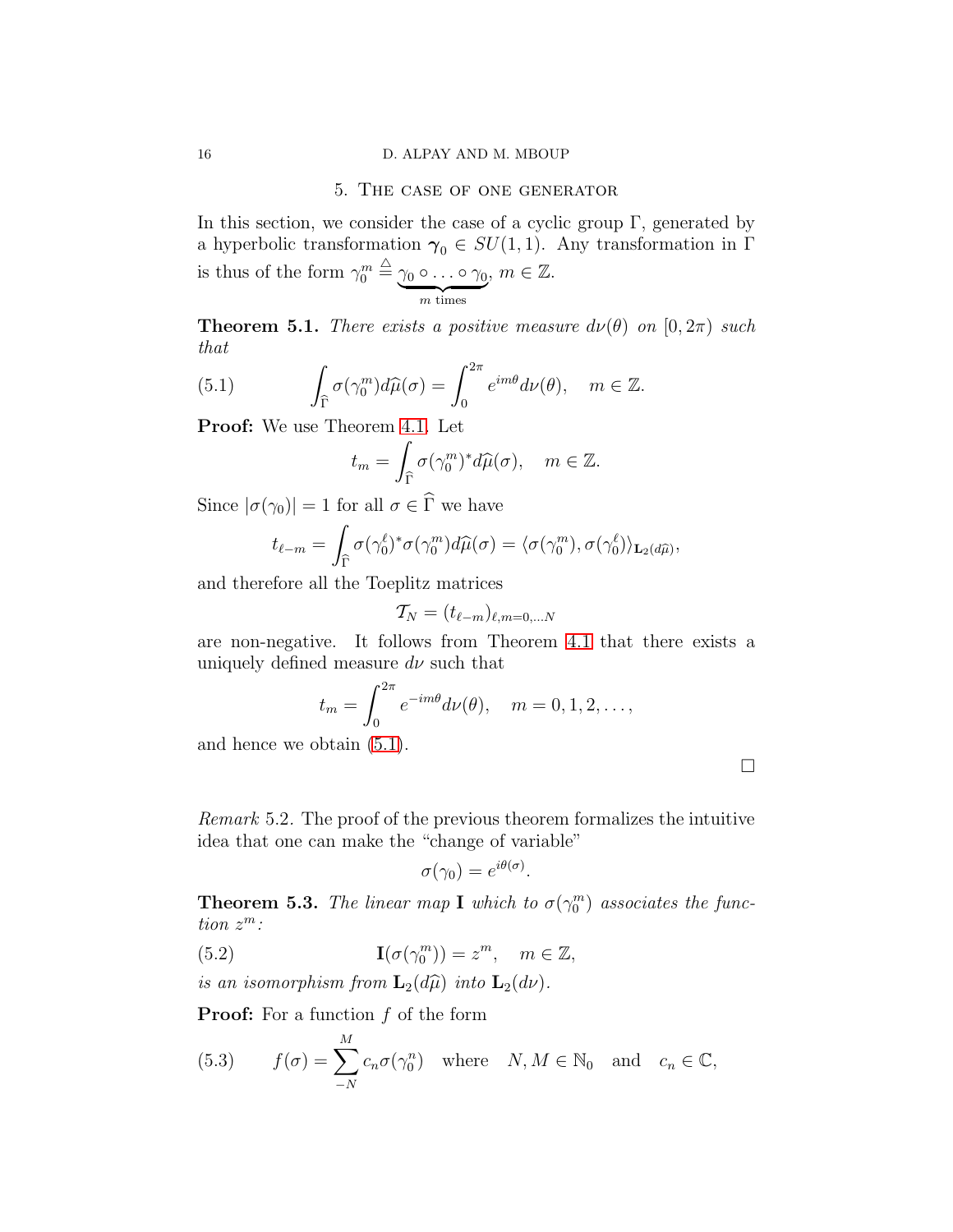we have

$$
||f||_{\mathbf{L}_2(d\hat{\mu})}^2 = \sum_{n,m=-N,\dots,M} c_n c_m^* t_{m-n}
$$
  
= 
$$
\sum_{n,m=-N,\dots,M} c_n c_m^* \int_0^{2\pi} e^{-i(m-n)\theta} d\nu(\theta)
$$
  
= 
$$
\int_0^{2\pi} |\sum_{n=-N}^M c_n e^{in\theta}|^2 d\nu(\theta)
$$
  
= 
$$
||\mathbf{I}(f)||_{\mathbf{L}_2(d\nu)}^2.
$$

The result follows by continuity since such f are dense in  $\mathbf{L}_2(d\hat{\mu})$ . To verify this last claim we note the following: By Plancherel's theorem, the map from  $\ell_2(\Gamma)$  onto  $\mathbf{L}_2(d\widehat{\mu})$  which to the sequence which consists only of zeros, except the  $n$ -th element which is equal to 1, associates the function  $\sigma(\gamma_0)^n$ , extends to a unitary map.

We will be interested in particular in the positive powers of  $\gamma_0$ , which correspond to zooming (we consider that the multiplier of  $\gamma_0$ , *i.e.* the associated scale  $\alpha_{\gamma_0}$ , is less than 1).

**Definition 5.4.** We denote by  $H_2(d\hat{\mu})$  the closure in  $L_2(d\hat{\mu})$  of the functions  $\sigma(\gamma_0)^n$ ,  $n = 0, 1, 2, \ldots$  Similarly, we denote by  $\mathbf{H}_2(d\nu)$  the closure in  $\mathbf{L}_2(d\nu)$  of the functions  $z^n$ ,  $n = 0, 1, 2, \ldots$ 

Note that it may happen that  $\mathbf{L}_2(d\widehat{\mu}) = \mathbf{H}_2(d\widehat{\mu}).$ 

Following [\[4\]](#page-33-5) we introduce the next definition.

Definition 5.5. The map I will be called the Hermite transform.

Recall that  $\widehat{\Gamma}$  is compact and therefore

<span id="page-18-0"></span>(5.4) 
$$
\mathbf{L}_2(d\widehat{\mu}) \subset \mathbf{L}_1(d\widehat{\mu}).
$$

In general the product of two elements f and g in  $\mathbf{L}_2(d\hat{\mu})$  does not belong to  $\mathbf{L}_2(d\hat{\mu})$ , and one cannot define  $\mathbf{I}(fg)$ , let alone compare it with the product  $I(f)I(g)$ . On the other hand, we will need in the sequel only the case where at least one of the elements in the product fg defines a bounded multiplication operator from  $\mathbf{L}_2(d\hat{\mu})$  into itself; see Definition [3.3](#page-14-0) and the proof of Theorem [9.3](#page-26-0) for instance. This is exploited in the next theorem.

<span id="page-18-1"></span>**Theorem 5.6.** Let  $f \in L_2(d\hat{\mu})$  such that the operator of multiplication by f defines a bounded operator from  $\mathbf{L}_{2}(d\widehat{\mu})$  into itself. Then for every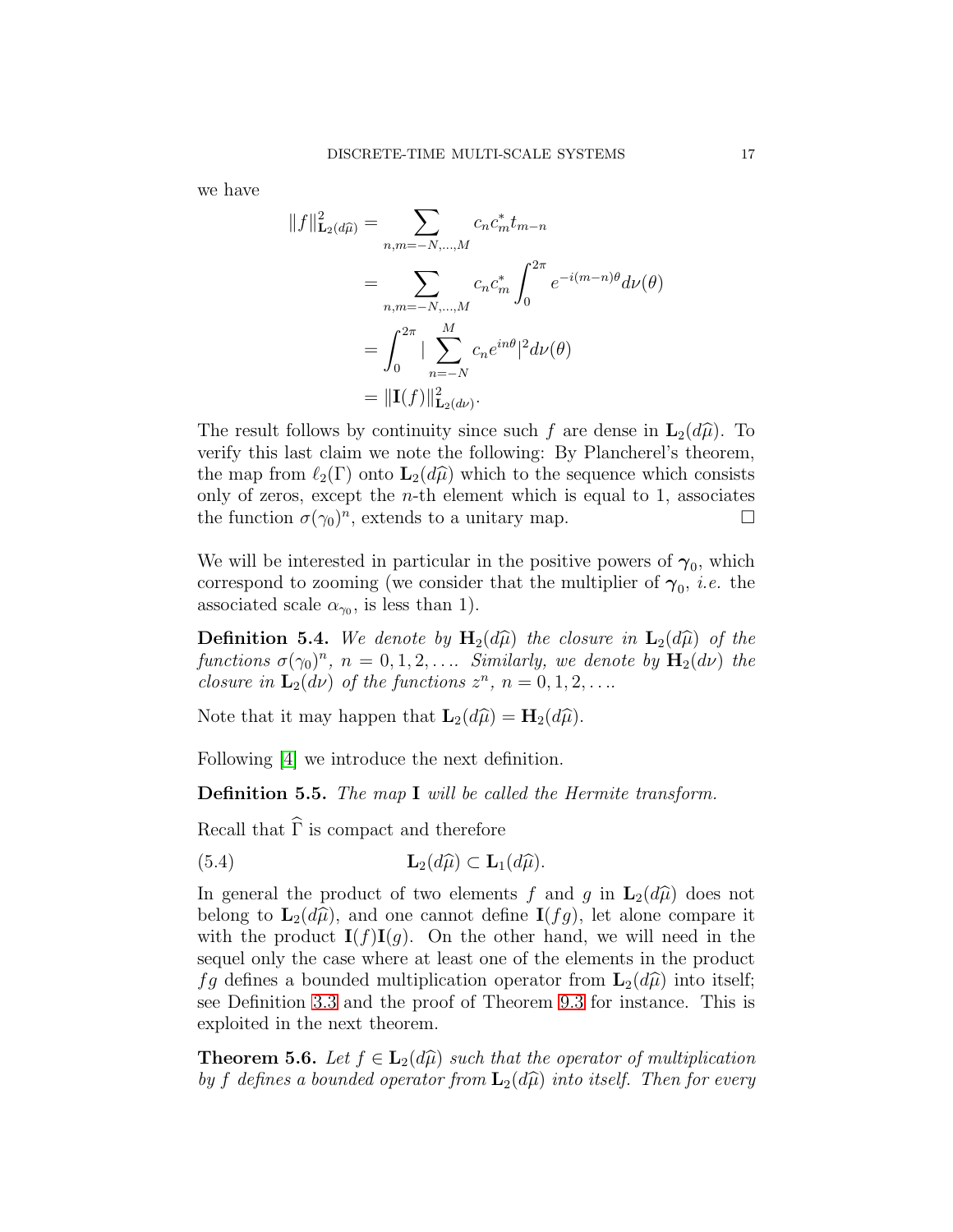g in  $\mathbf{L}_2(d\widehat{\mu})$  it holds that:

(5.5) 
$$
\mathbf{I}(fg) = \mathbf{I}(f)\mathbf{I}(g).
$$

**Proof:** We note that the multiplicative property  $(5.5)$  holds for f and g of the form  $(5.3)$ . To prove the theorem we first assume that g is of the form  $(5.3)$ , and consider a sequence  $(p_n)$  of elements of the form  $(5.3)$ , converging to f in the  $\mathbf{L}_2(d\hat{\mu})$  norm. The function g is in particular bounded, and so  $fg \in \mathbf{L}_2(d\hat{\mu})$ , and we can write:

<span id="page-19-0"></span>
$$
||fg - p_n g||_{\mathbf{L}_2(d\widehat{\mu})} \leq K||f - p_n||_{\mathbf{L}_2(d\widehat{\mu})},
$$

where  $K > 0$  is such that  $|g| \leq K$ . Thus,  $fp_n$  tends in  $\mathbf{L}_2(d\hat{\mu})$ - norm to  $fg$ .

The function  $I(g)$  is bounded, and  $I(f) \in L_2(d\nu)$ . Therefore:

$$
\|\mathbf{I}(fg) - \mathbf{I}(f)\mathbf{I}(g)\|_{\mathbf{L}_2(d\nu)} \le \|\mathbf{I}(fg) - \mathbf{I}(p_ng)\|_{\mathbf{L}_2(d\nu)} +
$$
  
+ 
$$
|\mathbf{I}(p_ng) - \mathbf{I}(f)\mathbf{I}(g)\|_{\mathbf{L}_2(d\nu)}
$$
  
= 
$$
||fg - p_ng||_{\mathbf{L}_2(d\widehat{\mu})} +
$$
  
+ 
$$
||\mathbf{I}(p_n)\mathbf{I}(g) - \mathbf{I}(f)\mathbf{I}(g)||_{\mathbf{L}_2(d\nu)}
$$
  

$$
\le ||fg - p_ng||_{\mathbf{L}_2(d\widehat{\mu})} +
$$
  
+ 
$$
K_1 ||p_n - g||_{\mathbf{L}_2(d\widehat{\mu})},
$$

where  $K_1 > 0$  is such that  $|\mathbf{I}(g)| \leq K_1$ , and where we have used that

$$
\mathbf{I}(p_n g) = \mathbf{I}(p_n) \mathbf{I}(g)
$$

since both  $p_n$  and g are of the form [\(5.3\)](#page-17-2). Hence, we obtain [\(5.5\)](#page-19-0) for f and  $q$  as asserted.

Let now  $f, g \in \mathbf{L}_2(d\hat{\mu})$  be such that  $fg \in \mathbf{L}_2(d\hat{\mu})$ . Then,  $\mathbf{I}(fg)$  is well defined. Let  $(q_n)$  be a sequence of elements of the form  $(5.3)$ , converging to g in the  $\mathbf{L}_2(d\hat{\mu})$  norm. Then, by the preceding argument,

$$
\mathbf{I}(fq_n) = \mathbf{I}(f)\mathbf{I}(q_n), \quad \forall n \in \mathbb{N}.
$$

In view of this equation and of the inclusion [\(5.4\)](#page-18-0) we can write:

$$
\|\mathbf{I}(fg) - \mathbf{I}(f)\mathbf{I}(g)\|_{\mathbf{L}_1(d\nu)} \le \|\mathbf{I}(fg) - \mathbf{I}(f)\mathbf{I}(q_n)\|_{\mathbf{L}_1(d\nu)} +
$$
  
+ 
$$
\|\mathbf{I}(f)\mathbf{I}(q_n) - \mathbf{I}(f)\mathbf{I}(g)\|_{\mathbf{L}_1(d\nu)}
$$
  
= 
$$
\|\mathbf{I}(f(g - q_n))\|_{\mathbf{L}_1(d\nu)} +
$$
  
+ 
$$
\|\mathbf{I}(f)\mathbf{I}(q_n - g)\|_{\mathbf{L}_1(d\nu)}.
$$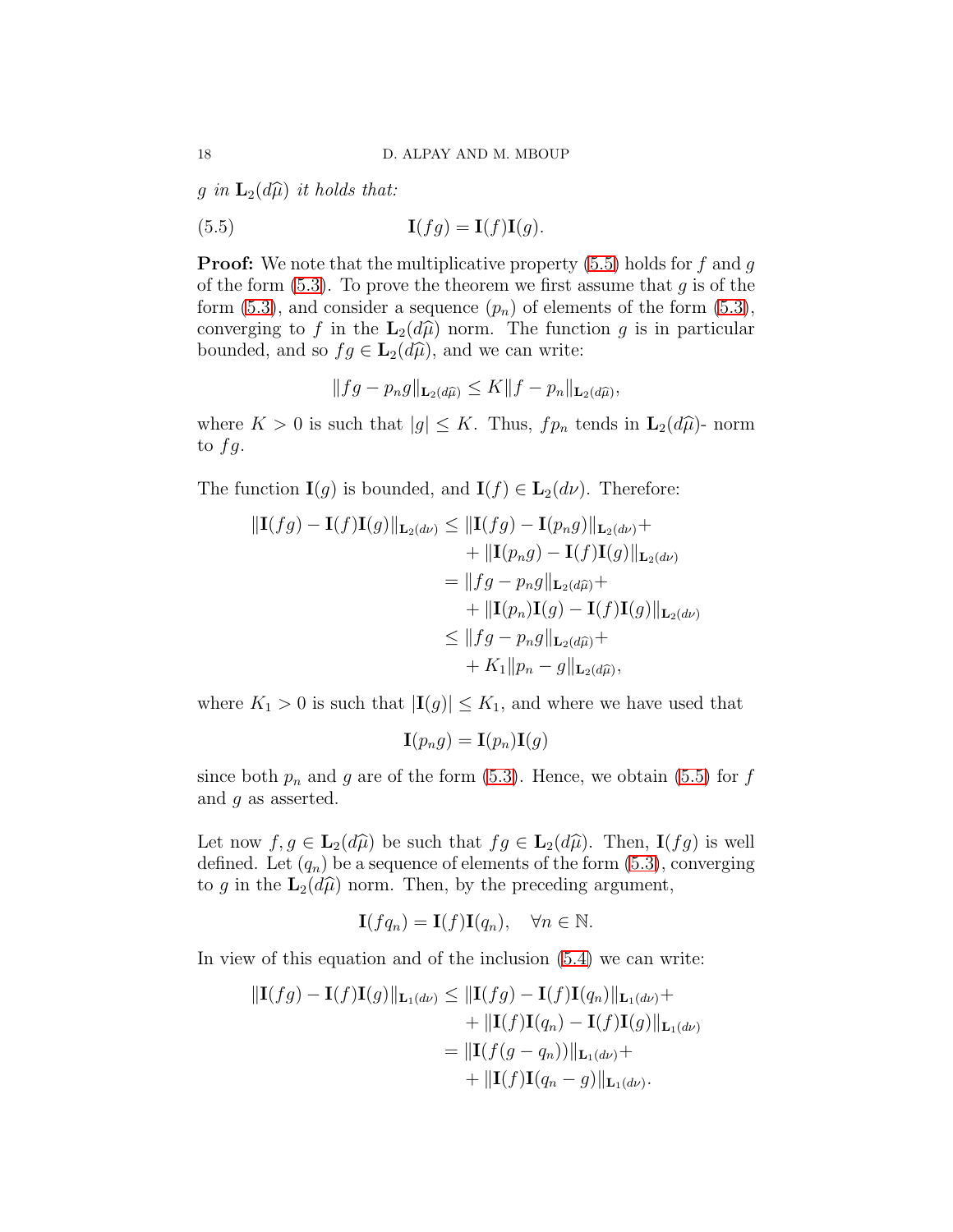By Cauchy-Schwartz inequality and by the isometry property of I on  $\mathbf{L}_2(d\widehat{\nu})$ , we have that

$$
\|\mathbf{I}(f(g-q_n))\|_{\mathbf{L}_1(d\nu)} \leq \sqrt{\nu((0,2\pi])} \cdot \|\mathbf{I}(f(g-q_n))\|_{\mathbf{L}_2(d\nu)}
$$
  
=  $\sqrt{\nu((0,2\pi])} \cdot \|f(g-q_n)\|_{\mathbf{L}_2(d\widehat{\mu})}.$ 

Since multiplication by  $f$  is assumed to define a bounded operator from  $\mathbf{L}_2(d\hat{\mu})$  into itself, there exists a constant  $C > 0$  such that

 $|| f(g - q_n) ||_{\mathbf{L}_2(d\widehat{\mu})} \leq C || g - q_n ||_{\mathbf{L}_2(d\widehat{\mu})} \to 0 \text{ as } n \to \infty.$ 

Using once more the Cauchy-Schwartz inequality we have:

$$
\begin{aligned} \|\mathbf{I}(f)\mathbf{I}(q_n - g)\|_{\mathbf{L}_1(d\nu)} &\leq \|\mathbf{I}(f)\|_{\mathbf{L}_2(d\nu)} \cdot \|\mathbf{I}(q_n) - \mathbf{I}(g)\|_{\mathbf{L}_2(\nu)} \\ &= \|f\|_{\mathbf{L}_2(d\widehat{\mu})} \cdot \|q_n - g\|_{\mathbf{L}_2(d\widehat{\mu})} \to 0 \quad \text{as} \quad n \to \infty. \end{aligned}
$$
\nThe claim follows.  $\square$ 

At this stage we need a change of notation; since two (and, in the next section,  $p+1$ ) complex variables appear, we denote by  $z_1$  (and by  $z_1, \ldots, z_p$  in the following section) the variables related to the Hermite transform, and keep z for the Z-transform variable (this notation differs from the one in [\[4\]](#page-33-5), where the Z-transform variable is denoted by  $\zeta$ ).

<span id="page-20-1"></span>Definition 5.7. The function

(5.6) 
$$
\mathcal{H}(z, z_1) = \sum_{n=0}^{\infty} z^n \mathbf{I}(\widehat{h_n})(z_1)
$$

is called the generalized transfer function of the system.

Taking the Hermite transform on both sides of [\(3.9\)](#page-14-1), or, equivalently, taking the Z transform and the Hermite transform on both sides of [\(3.7\)](#page-14-3), we obtain

$$
\mathscr{Y}(z,z_1)=\mathscr{H}(z,z_1)\mathscr{U}(z,z_1),
$$

where  $\mathscr{U}(z, z_1) = \sum_{n=0}^{\infty} z^n \mathbf{I}(\widehat{u_n})(z_1)$ , and similarly for  $\mathscr{Y}(z, z_1)$ . The function  $\mathscr{H}$  is analytic in a neighborhood of  $(0,0) \in \mathbb{C}^2$ . It is of interest to relate the properties of  $\mathcal{H}$  and of the system. This is done in Sections 9 and 10 of the paper. We first study, in the next section, the case where  $\Gamma$  has a finite number of generators.

#### <span id="page-20-0"></span>6. The trigonometric moment problem in the poly-disc

In [\[23\]](#page-34-2) a solution is given to the K-moment problem when  $K$  is a compact semi-algebraic set. The material is quite deep, and cannot be easily summarized in a short overview here. The purpose of this section is to serve as a guide to the reader to the topic. The starting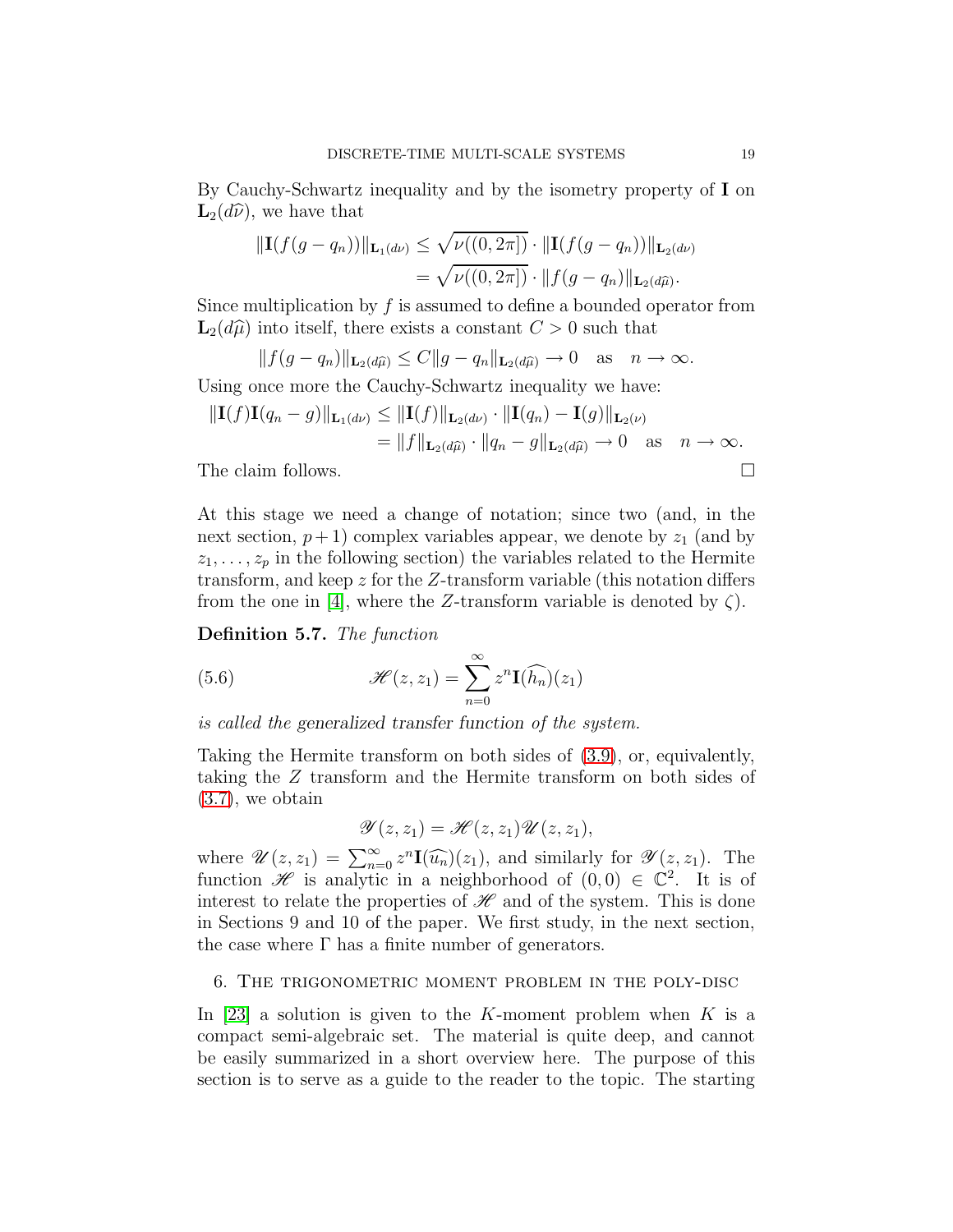point is a semi-algebraic subset of  $\mathbb{R}^n$ , defined by the positivity of  $\kappa$ polynomials

$$
K = \{x \in \mathbb{R}^n \, ; \, p_j(x) \geq 0 \, , j = 1, \dots \kappa \} \, .
$$

Because of the application we have in mind in the next section, we will assume:

#### <span id="page-21-1"></span>Hypothesis 6.1.

a) n is even and we set  $n = 2p$ 

b) The polynomials  $p_j$  are of even degree and their highest degree homogeneous parts have only the origin as common zero.

One denotes by  $C_{+}(K)$  the cone of polynomials positive on K. In [\[23,](#page-34-2) Theorem 1.4, p. 972] it is proved that, under Hypothesis [6.1,](#page-21-1) positive polynomials on K belong to the additive cone

$$
C = \Sigma^2 + p_1 \Sigma^2 + \cdots + p_\kappa \Sigma^2,
$$

where  $\Sigma^2$  denotes the convex cone generated by all squares of polynomials in  $\mathbb{C}[x]$ . The key result of [\[23\]](#page-34-2) is:

**Theorem 6.2.** ([\[23,](#page-34-2) Lemma 3.2 p. 978]). A functional L on  $\mathbb{R}[x]$ which is positive on C is of the form

$$
L(P) = \int_K P(x)d\nu(x), \quad P \in \mathbb{R}[x],
$$

where  $d\nu$  is a positive measure on K.

This result gives the solution to the moment problem on K: Let  $\alpha_{\ell,m}$ with  $\ell, m \in \mathbb{N}_0^p$  be complex numbers. Then there exists a positive measure on  $K$  such that

$$
\int_K z^{\ell} z^{*m} d\nu(x) = \alpha_{\ell,m}
$$

if and only if the following conditions hold:

(6.1) 
$$
L(|P(z, z^*)|^2) \ge 0, \quad \forall P \in \mathbb{C}[x],
$$

$$
L(p_j(x)|s(z)|^2) \ge 0, \quad \forall s \in \mathbb{C}[z], \quad j = 1, \dots, p,
$$

$$
L(p_j(x)|P(z, z^*)|^2) \ge 0, \quad j = p + 1, \dots, \kappa.
$$

#### 7. The case of a finite number of generators

<span id="page-21-0"></span>We now assume that the Abelian group  $\Gamma$  has a finite number, say p, of generators, which we will denote by  $\gamma_1, \ldots, \gamma_p$ . We assume that there are independent in the sense that if

$$
\gamma_1^{n_1} \circ \cdots \circ \gamma_p^{n_p} = \iota
$$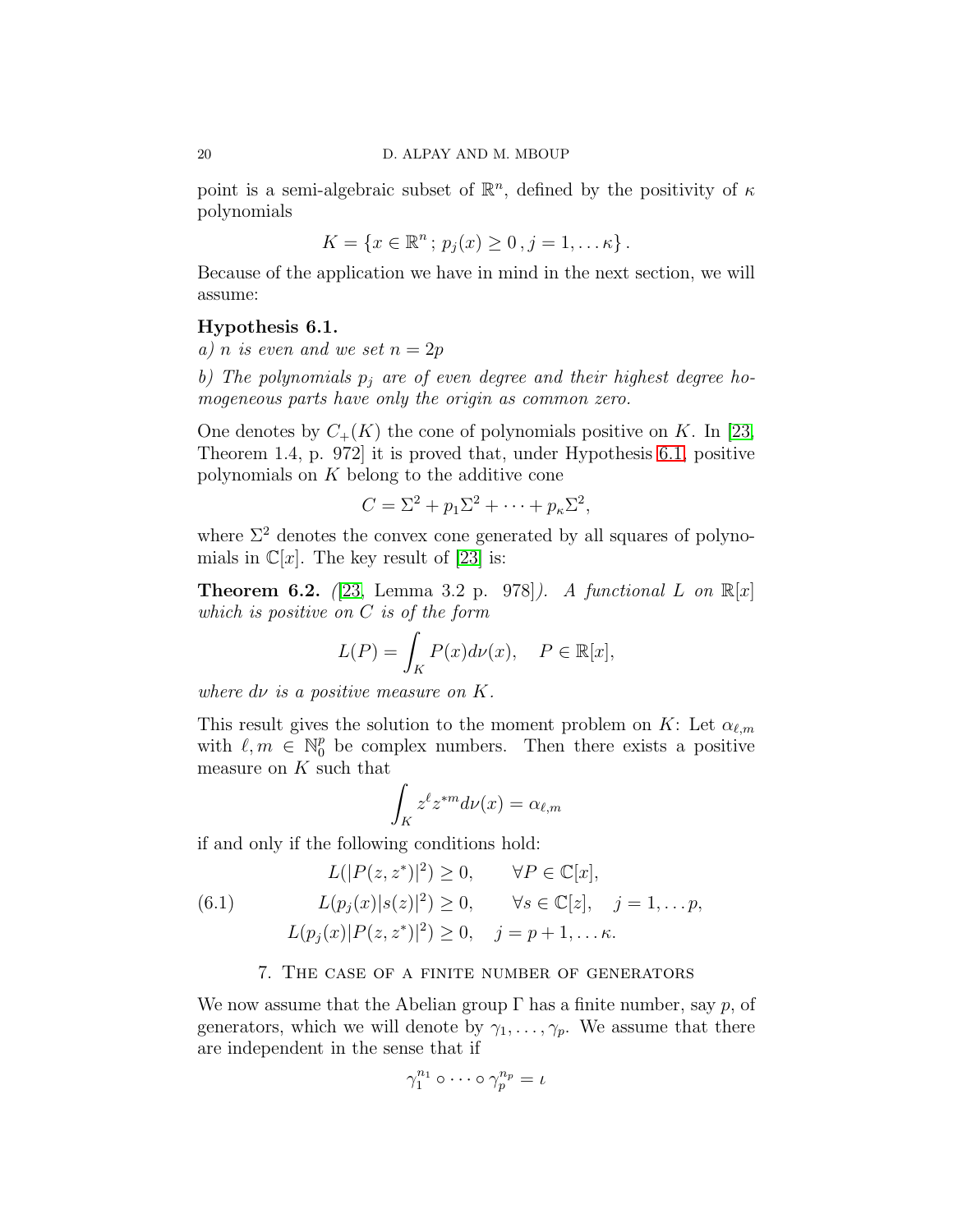for some integers  $n_1, \ldots n_p \in \mathbb{Z}$ , then  $n_1 = \cdots = n_p = 0$ . In particular, each generator is of the form [\(2.1\)](#page-7-1),

$$
\gamma_i(z) = \gamma_{\{\alpha_i\}}(z) = (G_\theta \circ S_{\alpha_i} \circ G_\theta^{-1})(z)
$$

with  $\theta$  fixed, and where the set  $\{\alpha_i\}_{i=1}^p$  generates a free discrete subgroup of the multiplicative group of positive real numbers. We use in a free way the multi-index notation.

<span id="page-22-0"></span>**Theorem 7.1.** There is a positive measure  $d\nu$  on the distinguished boundary of the poly-disc such that

$$
\int_{\widehat{\Gamma}} \sigma(\gamma_1^{n_1}) \cdots \sigma(\gamma_p^{n_p}) d\widehat{\mu}(\sigma) = \int_{\mathbb{T}^p} e^{in_1\theta_1} \cdots e^{in_p\theta_p} d\nu(\theta_1,\ldots,\theta_p).
$$

To prove this theorem we specialize the results of the preceding section to the case of the poly-disc  $\mathbb{D}^p$ . It is a compact algebraic set, with  $n = 2p$ ,  $m = 2p$  and polynomials

$$
P_1(x) = 1 - |z_1|^2, \ldots, P_p(x) = 1 - |z_p|^2,
$$

and

$$
P_{p+1}(x) = |z_1|^2 - 1, \ldots, P_{2p}(x) = |z_p|^2 - 1.
$$

Proof of Theorem [7.1:](#page-22-0) We define a linear form on polynomials in the variables  $z_1, \ldots, z_p, z_1^*, \ldots, z_p^*$  by

$$
L(z^{\alpha}z^{*\beta})=\int_{\widehat{\Gamma}}(\sigma(\gamma_1))^{\alpha_1-\beta_1}\cdots(\sigma(\gamma_p))^{\alpha_p-\beta_p}d\widehat{\mu}(\sigma).
$$

Let p be a polynomial in the variables  $z_1, \ldots, z_p, z_1^*, \ldots, z_p^*$ . We write for short

$$
p(z, z^*) = p(z_1, \ldots, z_p, z_1^*, \ldots, z_p^*).
$$

Let  $p(z, z^*) = \sum c_{\alpha,\beta} z^{\alpha} z^{*\beta}$ . Then

$$
L(p(z, z^*)) =
$$
  
=  $\sum c_{\alpha,\beta} \int_{\widehat{\Gamma}} (\sigma(\gamma_1))^{\alpha_1-\beta_1} \cdots (\sigma(\gamma_p))^{\alpha_p-\beta_p} d\widehat{\mu}(\sigma),$ 

and therefore we have

<span id="page-22-1"></span>(7.1) 
$$
L(p(z, z^*)) = \int_{\widehat{\Gamma}} p(\sigma(\gamma_1), \sigma(\gamma_2), \dots, \sigma(\gamma_1)^*, \sigma(\gamma_2)^*, \dots) d\widehat{\mu}(\sigma).
$$

Since  $|p(z, z^*)|^2$  is still a polynomial in z and  $z^*$ , the following conditions hold:

<span id="page-22-2"></span>(7.2) 
$$
L((1-z_j z_j^*)p(z, z^*)) = 0, \quad j = 1, 2, \dots p, L([p(z, z^*)]^2) \ge 0.
$$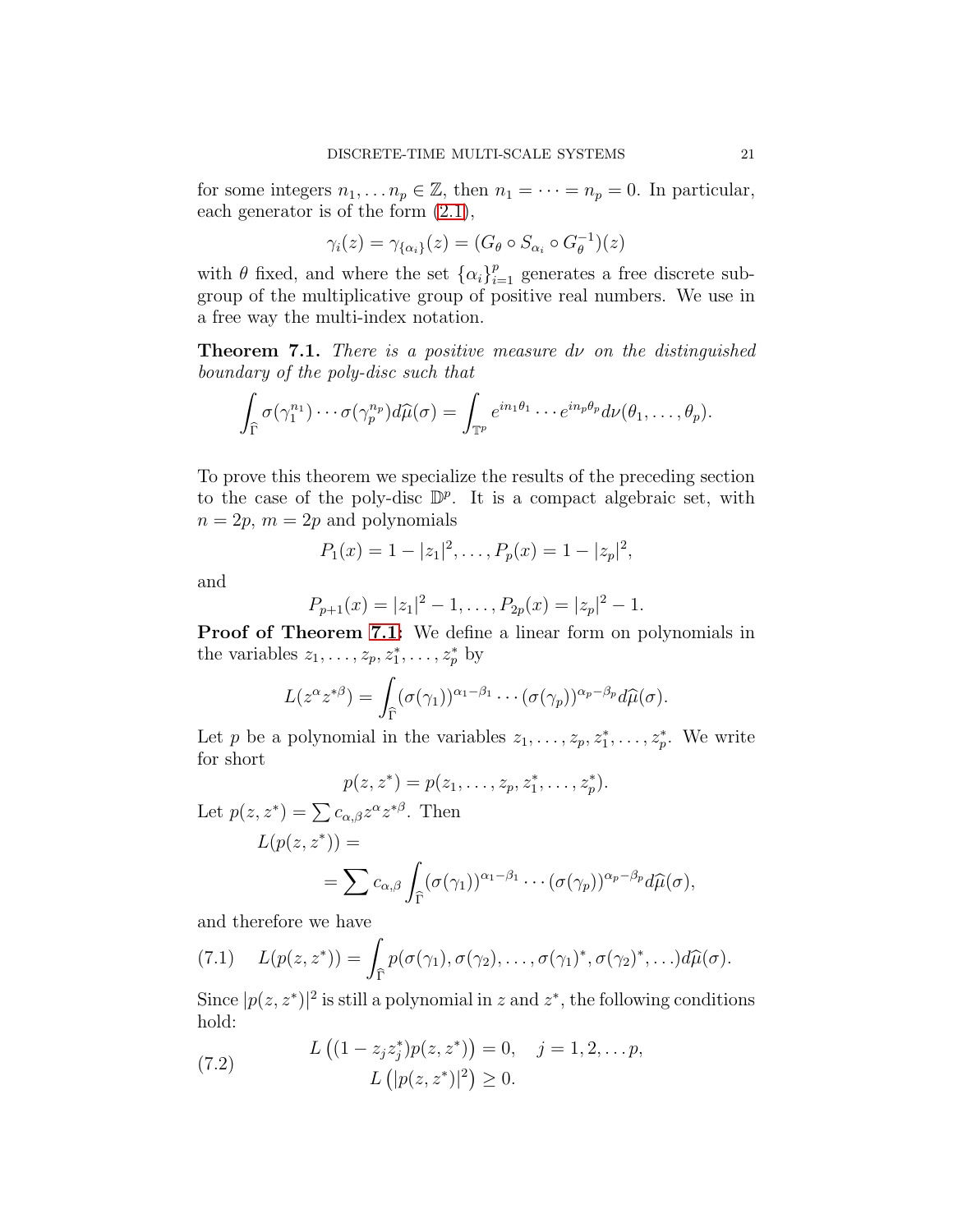Remark 7.2. The fact that the characters are of modulus 1 allows to prove [\(7.1\)](#page-22-1) and [\(7.2\)](#page-22-2). It does not seem possible to relate our problems with another moment problem when  $p > 1$  (for instance on the ball of

Definition 7.3. The Hermite transform of the element

$$
f(\sigma) = \sum_{\alpha} h_{\alpha} \sigma(\gamma^{\alpha})
$$

is

 $\mathbb{C}^p$ ).

$$
\mathbf{I}(f)(z) = \sum_{\alpha} h_{\alpha} z^{\alpha}.
$$

**Theorem 7.4.** Let  $f \in \mathbf{L}_2(d\hat{\mu})$  be such that the operator of multiplication by f defines a bounded operator from  $\mathbf{L}_2(d\hat{\mu})$  into itself. Then, for every  $g \in \mathbf{L}_2(d\widehat{\mu})$ :

(7.3) 
$$
\mathbf{I}(fg) = \mathbf{I}(f)\mathbf{I}(g).
$$

The proof is the same as for  $p = 1$  (see the proof of Theorem [5.6\)](#page-18-1). As in Definition [5.7,](#page-20-1) the function of  $p + 1$  variables

$$
\mathscr{H}(z,z_1,\ldots,z_p)=\sum_{n=0}^\infty z^n \mathbf{I}(\widehat{h_n})(z_1,\ldots,z_p)
$$

<span id="page-23-0"></span>is called the generalized transfer function of the system.

#### 8. BIBO stability

The system [1.2](#page-3-2) will be called bounded input bounded output (BIBO) if there is an  $M > 0$  such that for every  $\{u_n(\gamma)\}\$  such that

(8.1) 
$$
\sup_{n \in \mathbb{N}_0} ||u_n(\cdot)||_{\ell_2(\Gamma)} < \infty
$$

the output is such that  $\{y_n(\gamma)\}_{\gamma \in \Gamma} \in \ell_2(\Gamma), n = 0, 1, \ldots$ , and it holds that

<span id="page-23-1"></span>(8.2) 
$$
\sup_{n \in \mathbb{N}_0} \|y_n(\cdot)\|_{\ell_2(\Gamma)} \leq M \sup_{n \in \mathbb{N}_0} \|u_n(\cdot)\|_{\ell_2(\Gamma)}.
$$

The following theorem gives a characterization of BIBO systems. The proof follows the proof of [\[4,](#page-33-5) Theorem 3.2]. We note the following difference between the two theorems: in [\[4\]](#page-33-5) the multiplication operators, that is the counterparts of the operators  $\mathcal{M}_{h_n}$  defined here using the Wick product, are automatically bounded. As explained there, this is due to Våge's inequality (see [\[19,](#page-34-5) Proposition 3.3.2 p. 118] and  $(3.1)$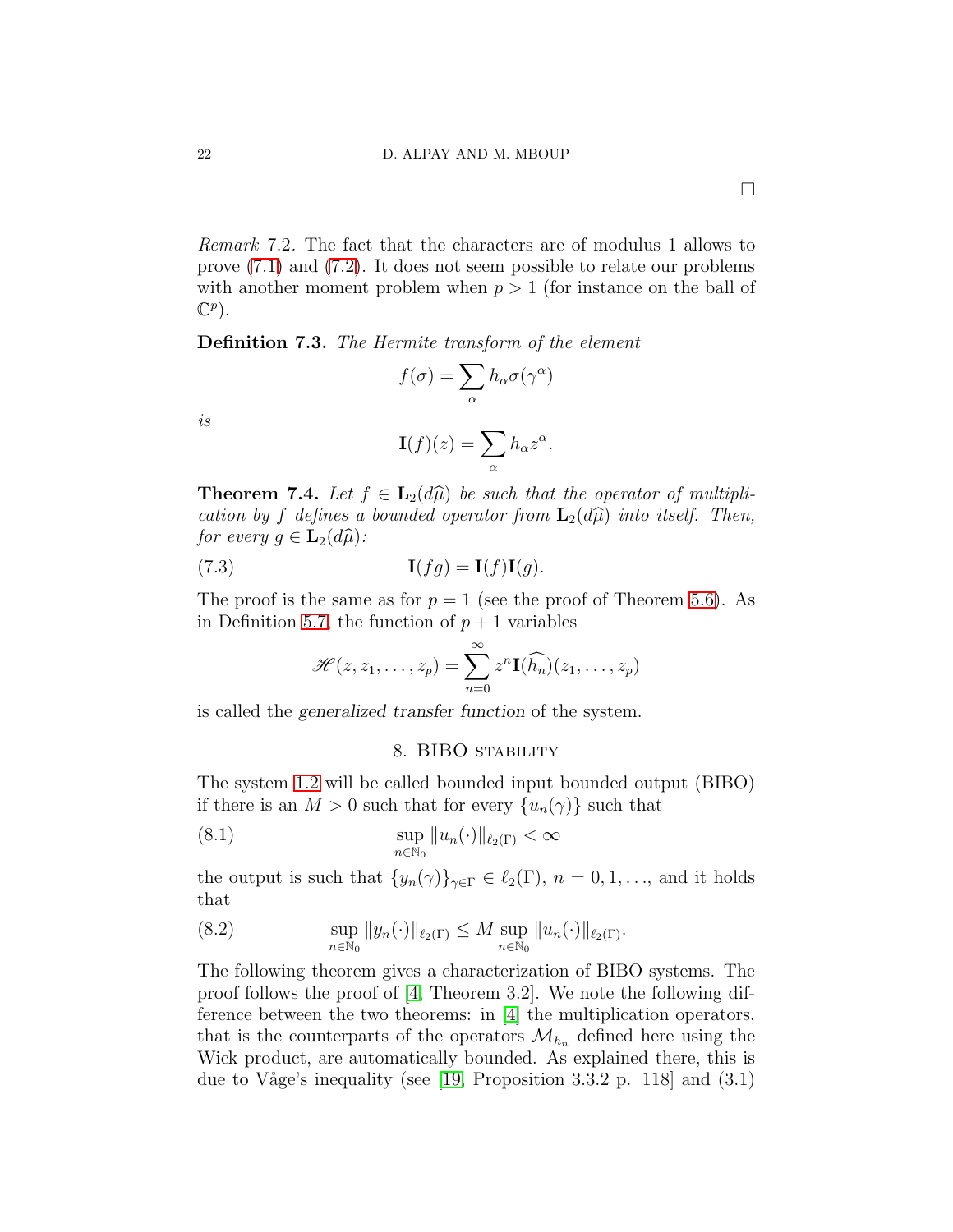in [\[4\]](#page-33-5), and Section [11](#page-29-0) below). Here we do not have an analogue of this inequality.

**Theorem 8.1.** The system  $(1.2)$  is bounded input bounded output if and only if the following two conditions hold: (a) The multiplication operators [\(3.5\)](#page-14-4)

<span id="page-24-0"></span>
$$
\mathcal{M}_{h_n}: \quad u \mapsto h_n \star u, \quad n = 0, 1, \dots
$$

are bounded from  $\ell_2(\Gamma)$  into itself. (b) For all  $v(\cdot) \in \ell_2(\Gamma_+)$  with  $||v(\cdot)||_{\ell_2(\Gamma)} = 1$  it holds that

(8.3) 
$$
\sum_{n=0}^{\infty} \|\mathcal{M}_{h_n}^*(v)\|_{\ell_2(\Gamma)} \leq M.
$$

**Proof:** That the condition  $(8.3)$  is sufficient is readily seen. Indeed, take  $v \in \ell_2(\Gamma)$  with  $||v(\cdot)||_{\ell_2(\Gamma)} = 1$ . From [\(1.2\)](#page-3-2) we have:

<span id="page-24-1"></span>(8.4) 
$$
\langle y_n, v \rangle_{\ell_2(\Gamma)} = \sum_{m=0}^n \langle u_m, \mathcal{M}^*_{h_{n-m}} v \rangle_{\ell_2(\Gamma)}, \quad n = 0, 1, \dots,
$$

and hence

$$
|\langle y_n, v \rangle_{\ell_2(\Gamma)}| \leq \sum_{m=0}^n \|u_m(\cdot)\|_{\ell_2(\Gamma)} \|\mathcal{M}^*_{h_{n-m}} v\|_{\ell_2(\Gamma)}
$$
  

$$
\leq \left(\sup_{m=0,...n} \|u_m(\cdot)\|_{\ell_2(\Gamma)}\right) \left(\sum_{m=0}^n \|\mathcal{M}^*_{h_{n-m}} v\|_{\ell_2(\Gamma)}\right)
$$
  

$$
\leq M \sup_{m \in \mathbb{N}_0} \|u_m(\cdot)\|_{\ell_2(\Gamma)}.
$$

We obtain [\(8.3\)](#page-24-0) by taking  $v = y_n/||y_n||_{\ell_2(\Gamma)}$  when  $y_n \neq 0$ .

We now show that [\(8.3\)](#page-24-0) is necessary. We assume that the system is bounded input and bounded output. We first note that the multiplication operators  $\mathcal{M}_{h_n}$  are necessarily bounded. Indeed, assume that [\(8.2\)](#page-23-1) is in force and take  $u_0 = u \in \ell_2(\Gamma)$  and  $u_n = 0$  for  $n > 0$ . Then,

$$
y_n = h_n \star u = \mathcal{M}_{h_n}(u), \quad n = 0, 1, \ldots,
$$

and it follows from [\(8.2\)](#page-23-1) that  $\|\mathcal{M}_{h_n}\| \leq M$  for  $n = 0, 1, \dots$ 

Let us now consider an input sequence  $(u_n)$  which satisfies [\(3.1\)](#page-12-1). For a given  $n$  and  $v$  choose

$$
u_m = 0 \quad \text{if} \quad \mathcal{M}_{h_{n-m}}^* v = 0,
$$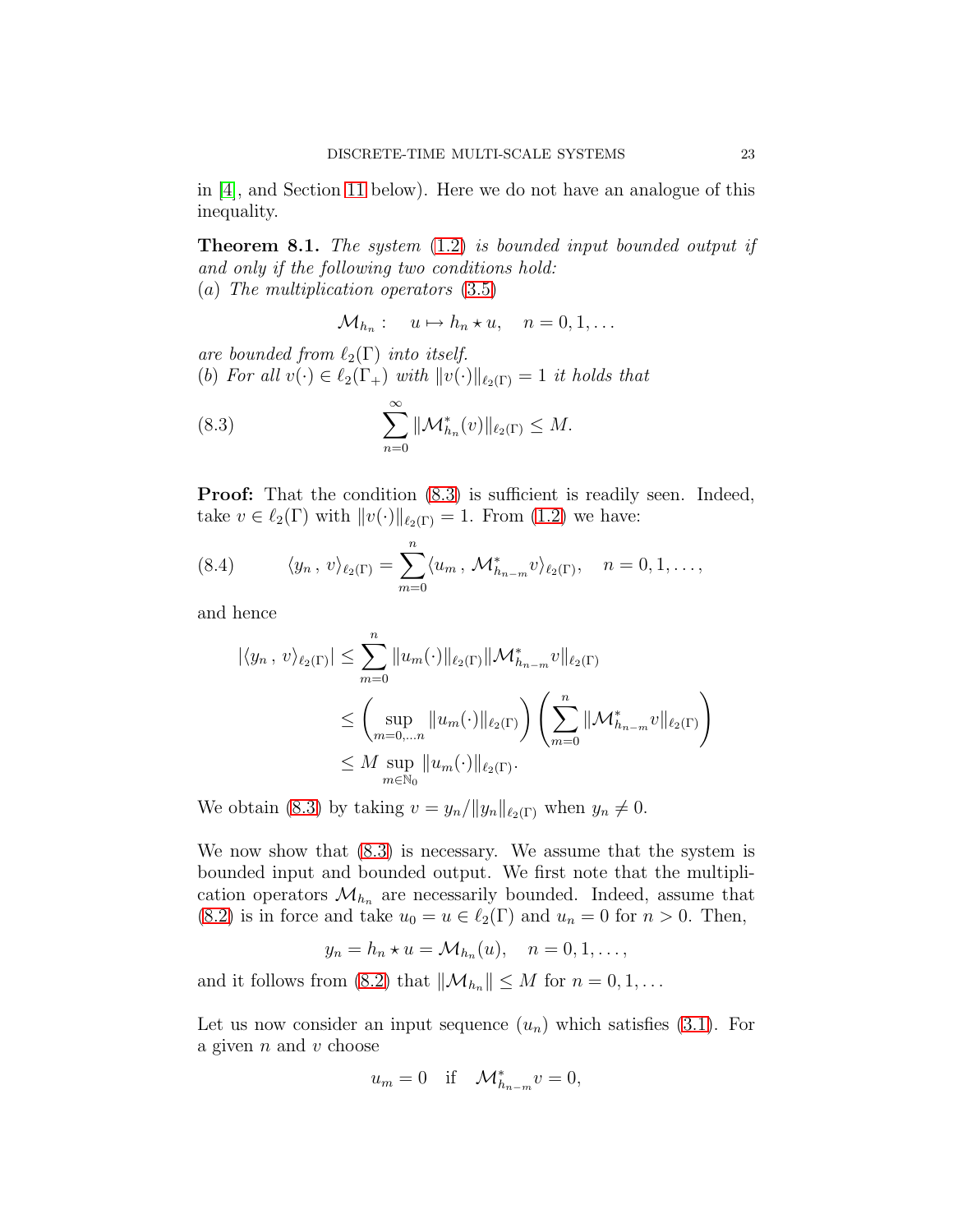and

$$
u_m = \frac{\mathcal{M}_{h_{n-m}}^* v}{\|\mathcal{M}_{h_{n-m}}^* v\|_{\ell_2(\Gamma)}} \quad \text{otherwise.}
$$

We obtain from [\(8.4\)](#page-24-1) and [\(8.2\)](#page-23-1) that

$$
\sum_{m=0}^n \|\mathcal{M}_{h_{n-m}}^* v\|_{\ell_2(\Gamma)} \leq M,
$$

from which we get  $(8.3)$ .

We now make a number of remarks: first, condition  $(8.2)$  is implied by the stronger, but easier to deal with, condition

(8.5) 
$$
\sum_{n=0}^{\infty} \|\mathcal{M}_{h_n}\| \leq M.
$$

When  $\Gamma$  is the trivial subgroup of  $SU(1,1)$ , conditions [\(8.3\)](#page-24-0) or [\(8.5\)](#page-25-1) reduce to the classical condition

<span id="page-25-1"></span>
$$
\sum_{n=0}^{\infty} |h_n| < \infty.
$$

Finally, other versions of this theorem could be given, with non causal systems with respect to the variable  $n$  (as in [\[4\]](#page-33-5)), or with scale-causal signals. We state the last one. The proof is the same as the proof of Theorem [8.1.](#page-24-0)

Theorem 8.2. The system [\(1.2\)](#page-3-2) is scale-causal and bounded input bounded output if and only if the following two conditions hold: (a) The multiplication operators [\(3.5\)](#page-14-4)

$$
\mathcal{M}_{h_n}: \quad u \mapsto h_n \star u, \quad n = 0, 1, \dots
$$

are bounded from  $\ell_2(\Gamma_+)$  into itself.

(b) For all 
$$
v(\cdot) \in \ell_2(\Gamma)
$$
 with  $||v(\cdot)||_{\ell_2(\Gamma_+)} = 1$  it holds that

$$
\sum_{n=0}^{\infty} \|\mathcal{M}_{h_n}^*(v)\|_{\ell_2(\Gamma_+)} \leq M.
$$

# 9. Dissipative systems

<span id="page-25-0"></span>We will call the system  $(1.2)$  dissipative if for every input sequence  $(u_n)$ such that

$$
\sum_{n=0}^{\infty} ||u_n(\cdot)||_{\ell_2(\Gamma)}^2 < \infty
$$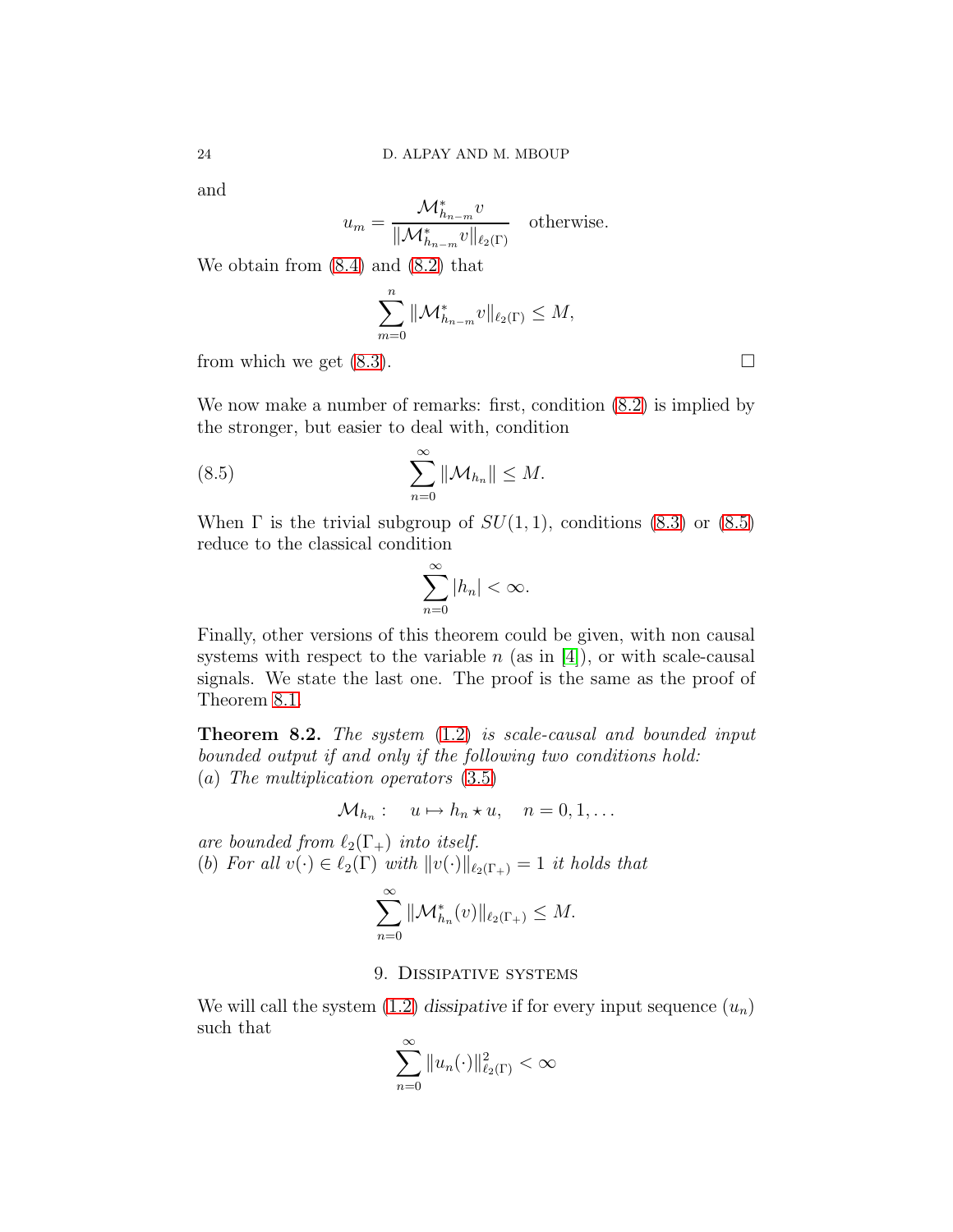it holds that

(9.1) 
$$
\sum_{n=0}^{\infty} ||y_n(\cdot)||_{\ell_2(\Gamma)}^2 \leq \sum_{n=0}^{\infty} ||u_n(\cdot)||_{\ell_2(\Gamma)}^2.
$$

**Theorem 9.1.** The system is dissipative if and only if the  $\mathbf{L}(\ell_2(\Gamma))$ valued function

<span id="page-26-1"></span>
$$
S(z) = \sum_{n=0}^{\infty} z^n \mathcal{M}_{h_n}
$$

is analytic and contractive in the open unit disc.

**Proof:** Equations  $(9.1)$  expresses that the block Toeplitz operator

$$
\begin{pmatrix}\nM_{h_0} & 0 & 0 & \cdots \\
M_{h_1} & M_{h_0} & 0 & \cdots \\
\vdots & \vdots & & \n\end{pmatrix}
$$

is a contraction from  $\ell_2(\ell_2(\Gamma))$  into itself, and this is equivalent to the asserted condition on  $S$ .

We consider the case of scale-causal signals (see Definition [2.4\)](#page-11-0).

Definition 9.2. The system [\(1.2\)](#page-3-2) will be called scale-causal dissipative if the following conditions hold:

- (1) The operators  $M_{h_n}$  are bounded from  $\ell_2(\Gamma_+)$  into itself.
- (2) Condition [\(9.1\)](#page-26-1) holds, with  $\ell_2(\Gamma)$  replaced by  $\ell_2(\Gamma_+)$ .

Recall that we have denoted by  $H_2(d\nu)$  the closure in  $L_2(d\nu)$  of the powers  $z^{\alpha}$ , where all the components of  $\alpha$  are greater or equal to 0. Taking the Fourier and Hermite transforms we have:

<span id="page-26-0"></span>Theorem 9.3. The system is scale-causal dissipative if and only the function

<span id="page-26-2"></span>(9.2) 
$$
\mathscr{H}(z, z_1, \ldots, z_p) = \sum_{n=0}^{\infty} z^n \mathbf{I}(\widehat{h_n})(z_1, \ldots, z_p)
$$

is contractive from  $H_2(\mathbb{D}) \otimes H_2(d\nu)$  into itself. Furthermore, if the space  $\mathbf{H}_{2}(d\nu)$  is a reproducing kernel Hilbert space, say with reproducing kernel  $K(z_1, \ldots, w_1, \ldots)$ , condition [\(9.2\)](#page-26-2) is equivalent to the positivity of the kernel

<span id="page-26-3"></span>(9.3) 
$$
\frac{1-\mathscr{H}(z,z_1,\ldots)\mathscr{H}(w,w_1,\ldots)^*}{1-zw^*}K(z_1,\ldots,w_1,\ldots)
$$

 $in\ \mathbb{D}^{p+1}.$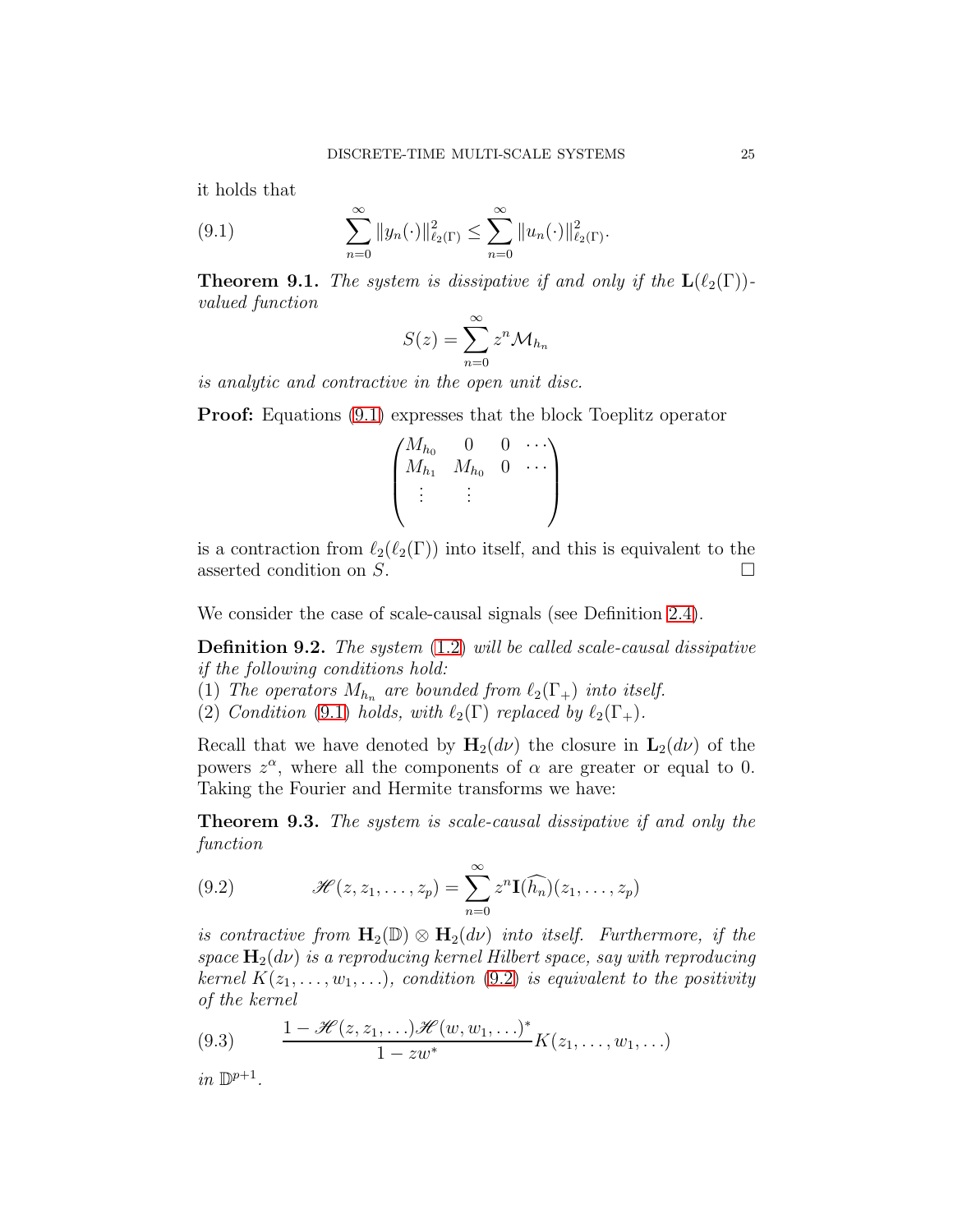**Proof:** Since the operators  $M_{h_n}$  are assumed bounded, we have

 $h_{n-m} \star u_m \in \ell_2(\Gamma_+), \quad m = 0, \ldots, n,$ 

for all entries  $u_m \in \ell_2(\Gamma_+)$ . Thus

$$
\widehat{h_{n-m}}\widehat{u_m} \in \mathbf{H}_2(d\widehat{\mu}),
$$

and we may apply Theorem [5.6.](#page-18-1) We can write:

$$
\left\| \sum_{n=0}^m h_{n-m} \star u_m \right\|_{\ell_2(\Gamma_+)} = \left\| \sum_{n=0}^m \mathbf{I}(\widehat{h_{n-m}}) \mathbf{I}(\widehat{u_m}) \right\|_{\mathbf{H}_2(d\nu)}.
$$

Thus the dissipativity is translated into the contractivity of the block Toeplitz operator

$$
\begin{pmatrix}\nM_{\widehat{h_0}} & 0 & 0 & \cdots \\
M_{\widehat{h_1}} & M_{\widehat{h_0}} & 0 & \cdots \\
\vdots & \vdots & & \n\end{pmatrix}
$$

from  $\ell_2(\mathbf{H}_2(d\nu))$  into itself, and hence the claim on  $\mathscr{H}$ . To prove the second claim, we remark that  $\mathbf{H}_2(\mathbb{D})\otimes \mathbf{H}_2(d\nu)$  is the reproducing kernel Hilbert space with reproducing kernel

$$
\frac{1}{1-zw^*}K(z_1,\cdots,w_1,\cdots).
$$

This comes from the fact that the reproducing kernel of a tensor product of reproducing kernel Hilbert spaces is the product of the reproducing kernels; see [\[9\]](#page-33-15), [\[24\]](#page-34-6). Condition [\(9.3\)](#page-26-3) follows then from the wellknown characterization of bounded multipliers in reproducing kernel Hilbert spaces; see for instance [\[1\]](#page-33-1), and the references therein.  $\Box$ 

# 10.  $\ell_1-\ell_2$  bounded systems

<span id="page-27-0"></span>The system [\(1.2\)](#page-3-2) will be called  $\ell_1-\ell_2$  bounded if there is a  $M > 0$  such that for all inputs  $(u_n)$  satisfying

$$
\sum_{n=0}^{\infty} ||u_n(\cdot)||_{\ell_2(\Gamma)} < \infty,
$$

we have

$$
\left(\sum_{n=0}^{\infty} ||y_n(\cdot)||_{\ell_2(\Gamma)}^2\right)^{1/2} \leq M \sum_{n=0}^{\infty} ||u_n(\cdot)||_{\ell_2(\Gamma)}.
$$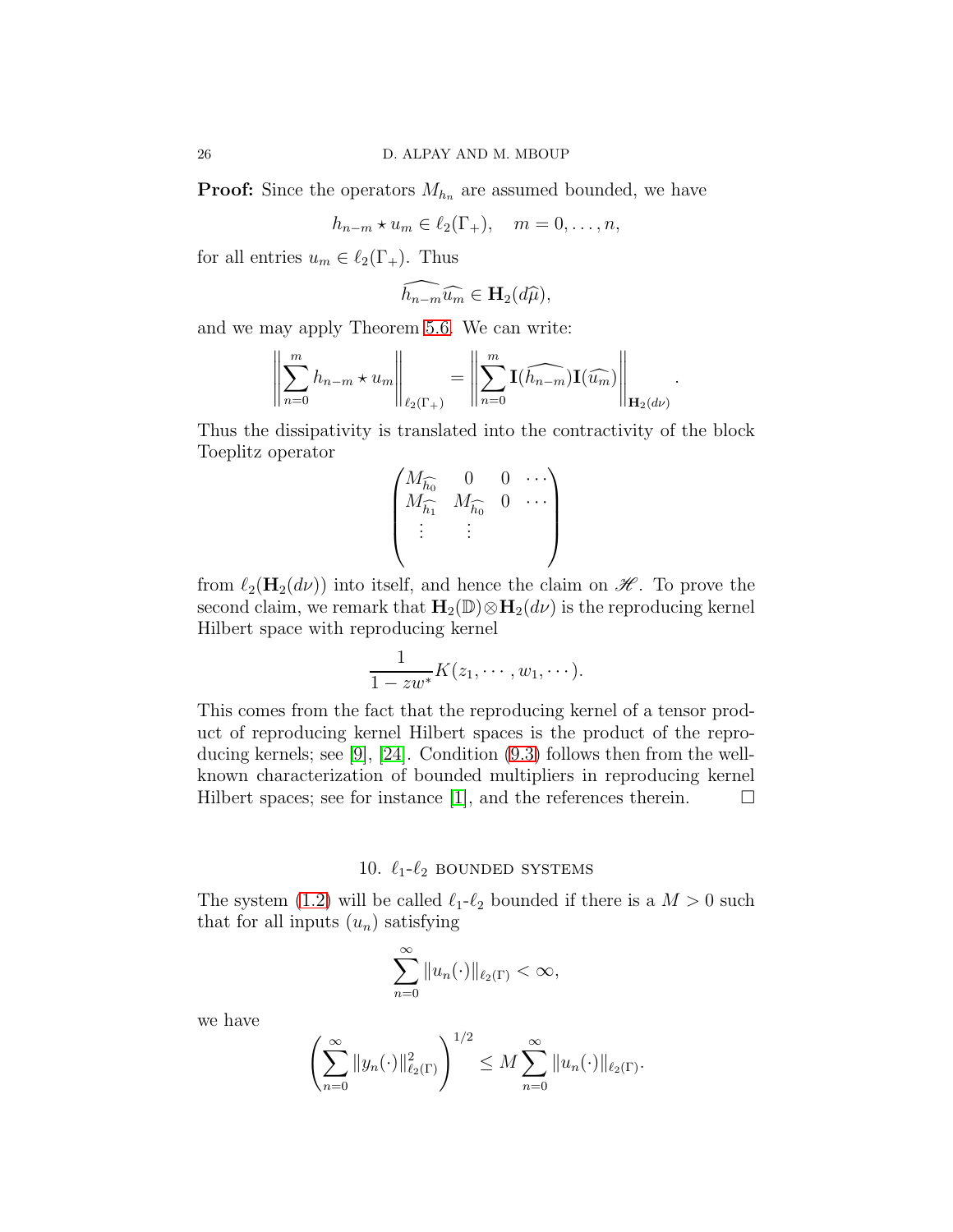Taking the Fourier transform, this condition can be rewritten as:

<span id="page-28-0"></span>(10.1) 
$$
\left(\sum_{n=0}^{\infty} \|\widehat{y_n}\|_{\mathbf{L}_2(d\widehat{\mu})}^2\right)^{1/2} \leq M \sum_{n=0}^{\infty} \|\widehat{u_n}\|_{\mathbf{L}_2(d\widehat{\mu})},
$$

The system [\(1.2\)](#page-3-2) will be called scale-causal  $\ell_1-\ell_2$  bounded if it is moreover scale-causal, that is, if the operators  $M_{h_n}$  are bounded from  $\ell_2(\Gamma_+)$ into itself. Condition [\(10.1\)](#page-28-0) then becomes:

<span id="page-28-2"></span>(10.2) 
$$
\left(\sum_{n=0}^{\infty} \|\widehat{y_n}\|_{\mathbf{H}_2(d\widehat{\mu})}^2\right)^{1/2} \leq M \sum_{n=0}^{\infty} \|\widehat{u_n}\|_{\mathbf{H}_2(d\widehat{\mu})},
$$

from which we obtain, much in the same way as in [\[4\]](#page-33-5), the following result. For completeness we present a proof.

Theorem 10.1. A necessary and sufficient condition for the system [\(1.2\)](#page-3-2) to be scalar-causal and  $\ell_1-\ell_2$  bounded is that the function

<span id="page-28-1"></span>(10.3) 
$$
H(z,\sigma) = \sum_{n=0}^{\infty} z^n \widehat{h_n}(\sigma) \in \mathbf{H}_2(\mathbb{D}) \otimes \mathbf{H}_2(d\widehat{\mu}),
$$

or, equivalently, that the transfer function

(10.4) 
$$
\mathscr{H}(z,z_1)=\sum_{n=0}^{\infty}z^n\mathbf{I}(\widehat{h_n})(z_1)\in\mathbf{H}_2(\mathbb{D})\otimes\mathbf{H}_2(d\nu).
$$

**Proof:** To see that condition  $(10.3)$  is necessary, it suffices to take the sequence

<span id="page-28-3"></span>
$$
\widehat{u_n} = \begin{cases} 1 & \text{if } n = 0 \\ 0 & \text{if } n \neq 0. \end{cases}
$$

Then

$$
\widehat{y_n} = \widehat{h_n} \quad n = 0, 1, \dots,
$$

and condition [\(10.2\)](#page-28-2) implies that  $H(z, \sigma) \in \mathbf{H}_2(\mathbb{D}) \otimes \mathbf{H}_2(d\hat{\mu})$ . Conversely, assume that the function  $H(z, \sigma) \in \mathbf{H}_2(\mathbb{D}) \otimes \mathbf{H}_2(d\widehat{\mu})$ . From the expression [\(3.10\)](#page-14-5), and using the Cauchy-Schwarz inequality on

$$
Y(z,\sigma) = H(z,\sigma)U(z,\sigma) = \sum_{n=0}^{\infty} H(z,\sigma) (z^n \widehat{u_n}),
$$

we have

$$
||Y(z,\sigma)||_{\mathbf{H}_2(\mathbb{D})\otimes\mathbf{H}_2(d\widehat{\mu})} \leq \sum_{n=0}^{\infty} ||H(z,\sigma)z^n \widehat{u_n}||_{\mathbf{H}_2(\mathbb{D})\otimes\mathbf{H}_2(d\widehat{\mu})}
$$
  

$$
\leq \sum_{n=0}^{\infty} ||z^n \widehat{u_n}||_{\mathbf{H}_2(\mathbb{D})\otimes\mathbf{H}_2(d\widehat{\mu})} ||H(z,\sigma)||_{\mathbf{H}_2(\mathbb{D})\otimes\mathbf{H}_2(d\widehat{\mu})}
$$

.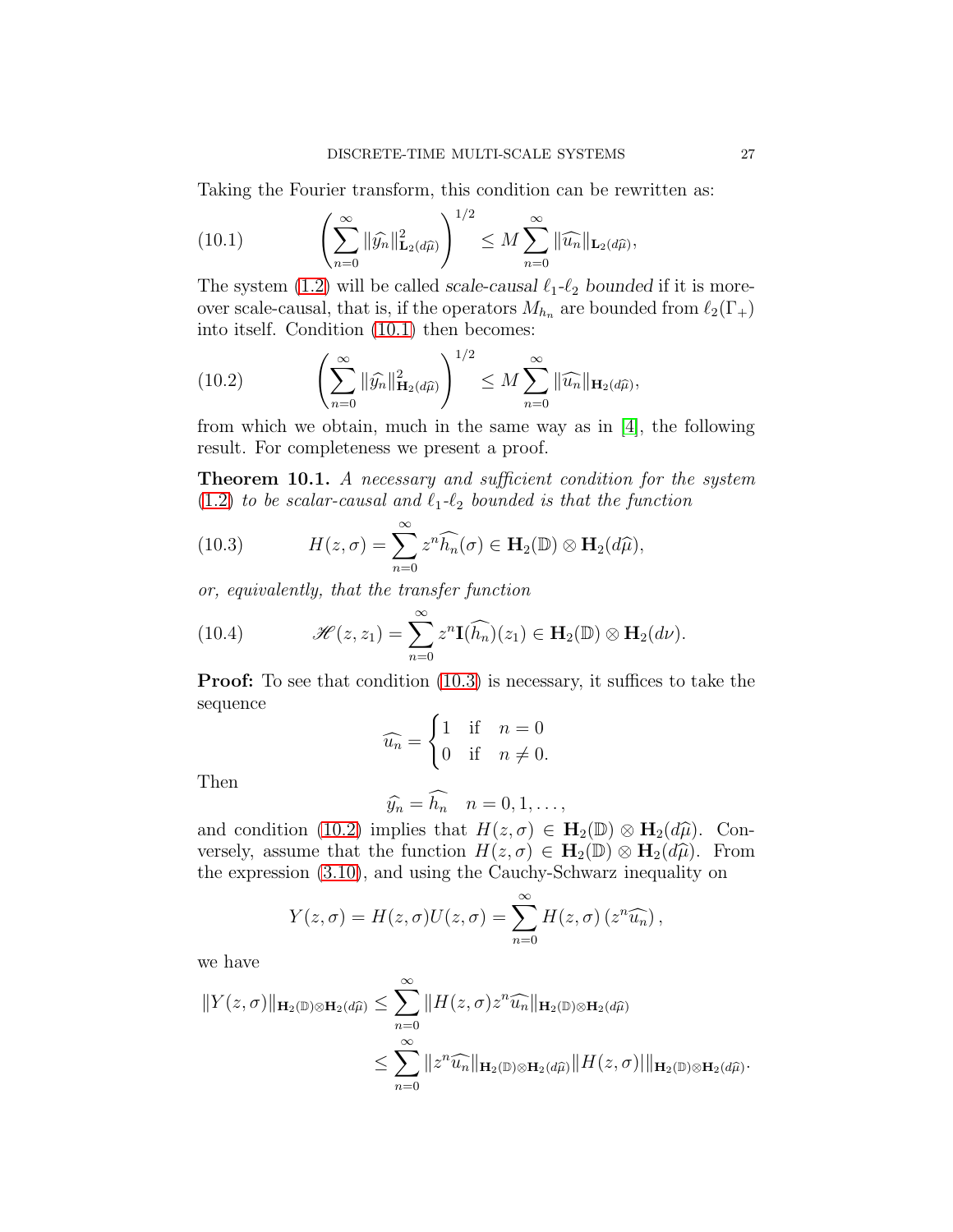But we have that

$$
||z^n \widehat{u_n}||_{\mathbf{H}_2(\mathbb{D}) \otimes \mathbf{H}_2(d\widehat{\mu})} = ||\widehat{u_n}||_{\mathbf{H}_2(d\widehat{\mu})},
$$

and so we obtain [\(10.2\)](#page-28-2) with  $M = ||H(z, \sigma)||_{\mathbf{H}_2(\mathbb{D})\otimes \mathbf{H}_2(d\hat{\mu})}$ . The equivalence with condition [\(10.4\)](#page-28-3) follows by taking the Hermite transform.  $\Box$ 

When  $\mathbf{H}_{2}(d\nu) \neq \mathbf{L}_{2}(d\nu)$  (recall that  $\Gamma$  is finitely generated), [\(10.4\)](#page-28-3) can be translated into reproducing kernel conditions. In particular, in the cyclic case, we have:

**Theorem 10.2.** Assume that  $H_2(d\nu) \neq L_2(d\nu)$ , and let  $A(z_1)A(w_1)^* - B(z_1)B(w_1)^*$  $1-z_1w_1^*$ 

be the reproducing kernel of  $H_2(d\nu)$ . The system [\(1.2\)](#page-3-2) is scale-causal and  $\ell_1 - \ell_2$  bounded if and only if there is a  $M > 0$  such that the kernel

$$
\frac{A(z_1)A(w_1)^* - B(z_1)B(w_1)^*}{(1 - zw^*)(1 - z_1w_1^*)} - M\mathcal{H}(z, z_1)\mathcal{H}(w, w_1)^*
$$

is positive in the bi-disc.

As in the case of equation [\(9.3\)](#page-26-3), this comes from the characterization of the reproducing kernel of a tensor product of reproducing kernel Hilbert spaces.

# 11. The white noise space setting and a table

<span id="page-29-0"></span>Another kind of double convolution system, with a setting quite similar to the setting presented here, has been developed in [\[4\]](#page-33-5), and rely on Hida's theory of the white noise space (see [\[19\]](#page-34-5), [\[18\]](#page-34-7), [\[17\]](#page-34-8) for the latter). We now review the main features of Hida' theory and of [\[4\]](#page-33-5). The starting point in Hida's theory is the function

$$
K(s_1 - s_2) = e^{-\frac{\|s_1 - s_2\|_{\mathbf{L}_2(\mathbb{R})}^2}{2}},
$$

which is positive in the sense of reproducing kernels for  $s_1, s_2$  in the Schwartz space  $S$  of real valued rapidly vanishing functions. By the Bochner-Minlos theorem there exists a probability measure P on the dual space  $\mathcal{S}'$  of real valued tempered distributions such that

$$
e^{-\frac{\|s\|_{\mathbf{L}_2(\mathbb{R})}^2}{2}}=\int_{\mathcal{S}'}e^{i\langle w,s\rangle}dP(w),\quad s\in\mathcal{S}',
$$

where we have denoted by  $\langle w, s \rangle$  the duality between S and S'. The white noise space is defined to be the real Hilbert space  $\mathbf{L}_{2}(\mathcal{S}', \mathcal{F}, P)$ ,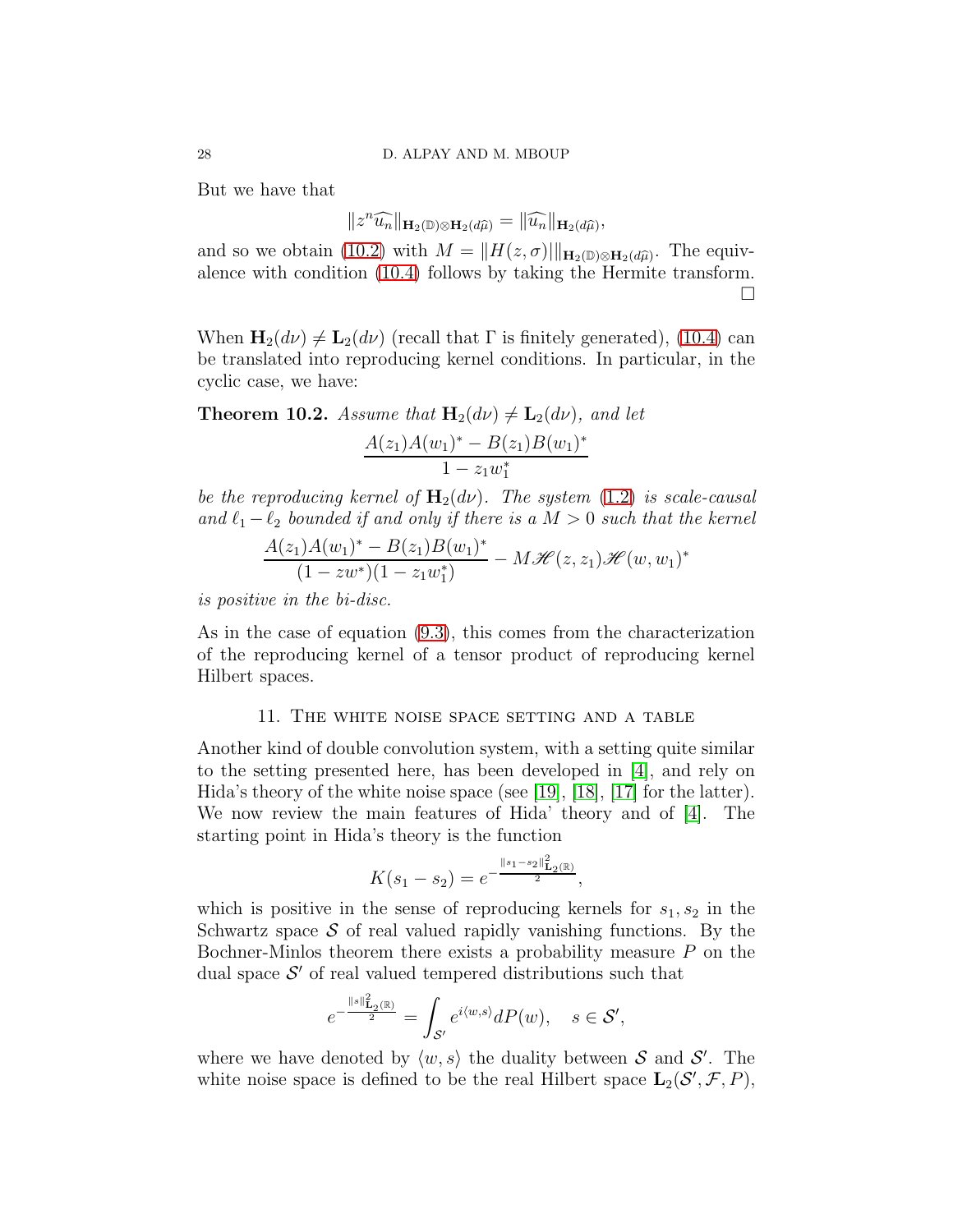where  $\mathcal F$  denotes the underlying Borelian sigma-algebra.

Among all orthonormal basis of  $\mathbf{L}_2(\mathcal{S}', \mathcal{F}, P)$ , there is one which plays a special role; it is constructed from the Hermite functions, and is indexed by the set  $\ell$  of infinite sequences  $(\alpha_1, \alpha_2, \ldots)$  indexed by N, and with values in  $\mathbb{N}_0$ , and for which  $\alpha_j = 0$  for all j at the exception of at most a finite number of  $j$ . See [\[19,](#page-34-5) Definition 2.2.1 p. 19]. We will denote by  $H_{\alpha}$  (with  $\alpha \in \ell$ ) the elements of this basis. An element

(11.1) 
$$
F = \sum_{\alpha \in \ell} f_{\alpha} H_{\alpha}, \quad f_{\alpha} \in \mathbb{R},
$$

belongs to the white noise space if

<span id="page-30-0"></span>
$$
\sum_{\alpha \in \ell} \alpha! f_{\alpha}^2 < \infty.
$$

The Wick product is defined by

$$
H_{\alpha} \Diamond H_{\beta} = H_{\alpha + \beta}, \quad \alpha, \beta \in \ell.
$$

The white noise space is not stable under the Wick product, and there is the need to introduce a nuclear space, called the Kondratiev space, within which the Wick product is stable. The Kondratiev space is the projective limit of the real Hilbert spaces  $\mathcal{H}_k$  of formal sums of the form [\(11.1\)](#page-30-0) for which

$$
\sum_\alpha f_\alpha^2 (2\mathbb{N})^{-q\alpha}<\infty
$$

for some  $q \in \mathbb{N}$ , where we use the notation

$$
(2\mathbb{N})^{\alpha} \stackrel{\text{def.}}{=} 2^{\alpha_1} \times 4^{\alpha_2} \times 6^{\alpha_3} \cdots
$$

One can also consider the complexified versions of these spaces.

We also recall Våge's inequality (see [\[19,](#page-34-5) Proposition 3.3.2 p. 118]): Fix some integer  $l > 0$ , and let  $k > l + 1$ . Consider  $h \in \mathcal{H}_l$  and  $u \in \mathcal{H}_k$ . Then,  $h \Diamond u \in \mathcal{H}_k$  and

$$
||h\Diamond u||_k \leq A(k-l)||h||_l||u||_k,
$$

where

$$
A(k-l) = \sum_{\alpha \in \ell} (2N)^{(l-k)\alpha}
$$

is a finite number.

We can now introduce the systems considered in [\[4\]](#page-33-5). A system will be characterized by a sequence  $(h_n)_{n\in\mathbb{Z}}$  of elements in  $\mathcal{H}_l$  for some  $l \in \mathbb{N}$ ,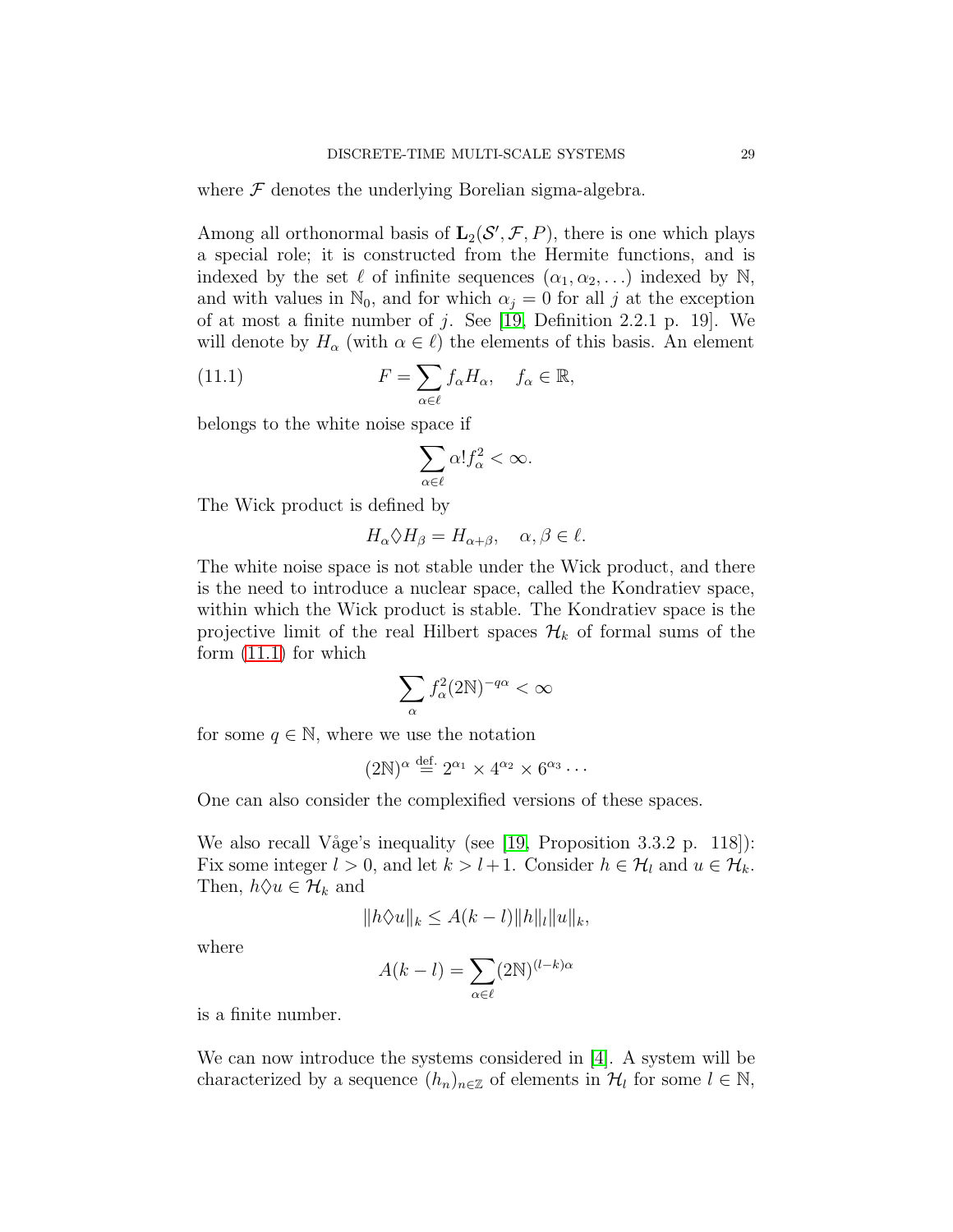and a signal will be a sequence of elements in one of the spaces  $\mathcal{H}_k$ , with  $k > l + 1$ . Input-output relations are expressions of the form

$$
y_n = \sum_{m \in \mathbb{Z}} h_{n-m} \Diamond x_m, \quad n \in \mathbb{Z}.
$$

Note that in view of V˚age's inequality the output sequence consists also of elements of  $\mathcal{H}_k$ . Furthermore, decomposing this equation along the basis  $H_{\alpha}$  we obtain the double convolution system

$$
y_{\alpha}(n) = \sum_{m \in \mathbb{Z}} \sum_{\beta \le \alpha} h_{\alpha-\beta}(n-m)u_{\beta}(m), \quad n \in \mathbb{Z}.
$$

The map I which to  $H_{\alpha}$  associates the polynomial  $z^{\alpha}$  is called the Hermite transform. It is such that

$$
\mathbf{I}(f\Diamond g) = \mathbf{I}(f)\mathbf{I}(g), \quad \forall f, g \in S_{-1}.
$$

Note that under the Hermite transform the white noise space is mapped onto the reproducing kernel Hilbert space with reproducing kernel  $e^{\langle z,w\rangle_{\ell_2}}$ , that is, onto the Fock space.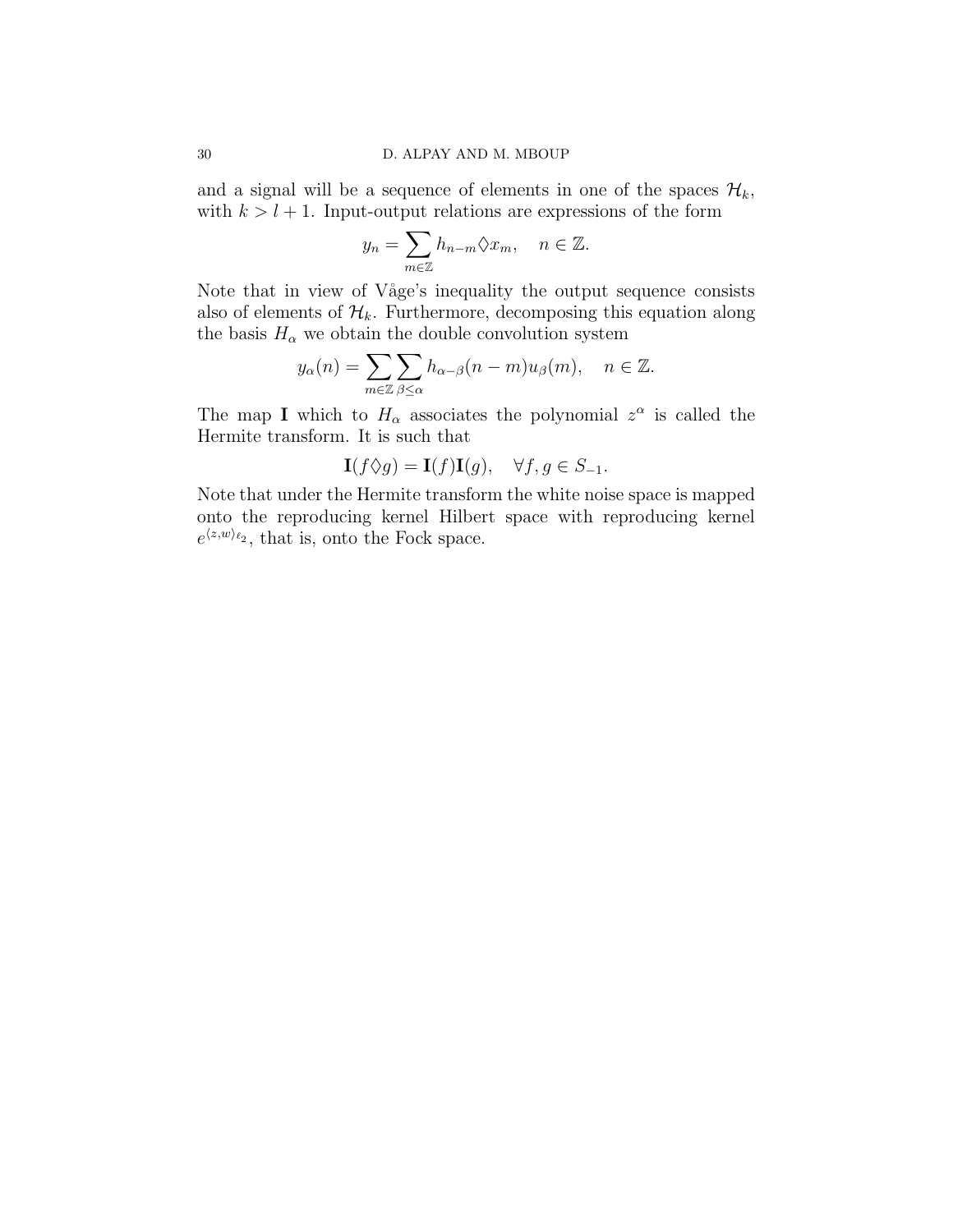We now give the table presenting the parallels between the white noise space case (as applied in the paper [\[4\]](#page-33-5)), and the present multi-scale case. The reader might want to look at a similar table in [\[3\]](#page-33-16), where the analogies between the white noise space case and the hyper-holomorphic case are presented.

| The setting                                          | Stochastic case                                                                                                      | Multi-scale case                                                                                           |  |
|------------------------------------------------------|----------------------------------------------------------------------------------------------------------------------|------------------------------------------------------------------------------------------------------------|--|
| Underlying<br>space                                  | The white noise space                                                                                                | $\ell_2(\Gamma)$                                                                                           |  |
| Hermite<br>transform                                 | $\mathbf{I}(H_{\alpha})=z^{\alpha}$                                                                                  | $\mathbf{I}(\sigma(\gamma)^{\alpha})=z^{\alpha}$<br>$(\Gamma:$ finitely generated)                         |  |
| Underlying<br>reproducing<br>kernel Hilbert<br>space | The Fock space                                                                                                       | The space $\mathbf{H}_{2}(d\nu)$                                                                           |  |
| Key tool used                                        | Minlos theorem<br>(to build the white noise<br>space)                                                                | Moment problem on the<br>poly-disc (to build the<br>Hermite transform)                                     |  |
| The product                                          | Wick product                                                                                                         | Convolution<br>with respect to $\Gamma$ .                                                                  |  |
| Double convo-<br>lution                              | $y_{\alpha}(n) = \sum_{m \in \mathbb{Z}} \sum_{\beta \leq \alpha}$<br>$h_{\alpha-\beta}(n-m)\overline{u}_{\beta}(m)$ | $y_n(\gamma) = \sum_{m=0}^n \sum_{\varphi \in \Gamma}$<br>$h_{n-m}(\gamma \circ \varphi^{-1})u_m(\varphi)$ |  |

Remark 11.1. The pointwise product in  $\mathbf{L}_2(\widehat{d\mu})$  is a convolution in  $\ell_2(\Gamma)$ . Strictly speaking, it would be better to define the Hermite transform as the composition of the Fourier transform and of the map  $H_{\alpha} \mapsto z^{\alpha}$ .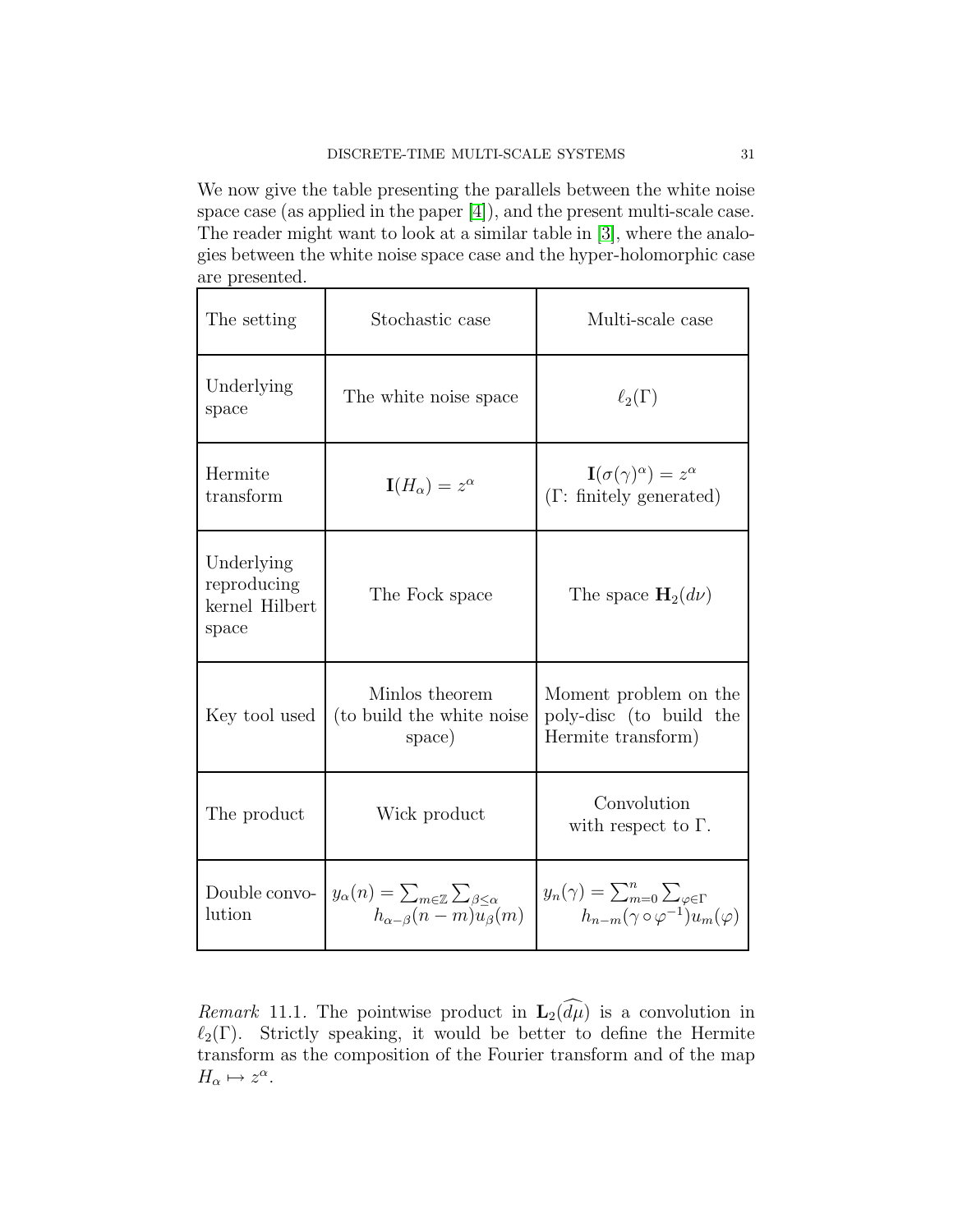#### 32 D. ALPAY AND M. MBOUP

#### **REFERENCES**

- <span id="page-33-1"></span><span id="page-33-0"></span>[1] D. Alpay. The Schur algorithm, reproducing kernel spaces and system theory, volume 5 of SMF/AMS Texts and Monographs. American Mathematical Society, Providence, RI, 2001. Translated from the 1998 French original by Stephen S. Wilson.
- <span id="page-33-14"></span>[2] D. Alpay and H. Dym. Hilbert spaces of analytic functions, inverse scattering and operator models, I. Integral Equation and Operator Theory, 7:589–641, 1984.
- <span id="page-33-16"></span>[3] D. Alpay and D. Levanony. Rational functions associated to the white noise space and related topics. Potential Analysis, vol. 29 (2008) pp. 195-220
- <span id="page-33-6"></span><span id="page-33-5"></span>[4] D. Alpay and D. Levanony. Linear stochastic systems: a white noise approach. Acta Applicandae Mathematicae, to appear.
- <span id="page-33-10"></span>[5] D. Alpay, D. Levanony, and M. Mboup. Double convolution systems. In preparation.
- [6] D. Alpay and M. Mboup. A characterization of Schur multipliers between character-automorphic Hardy spaces. Integral Equations and Operator Theory, 62:455–463, 2008.
- <span id="page-33-7"></span>[7] D. Alpay and M. Mboup. Transformée en échelle de signaux stationnaires. Comptes-Rendus mathématiques (Paris). Volume 347, Issues 11-12, June 2009, pp. 603-608.
- <span id="page-33-8"></span>[8] D. Alpay and M. Mboup. A natural transfer function space for linear discrete time-invariant and scale-invariant systems. In *Proceedings of NDS09*, *Thessa*loniki, Greece, June 29-July 1, 2009, 2009.
- <span id="page-33-15"></span>[9] N. Aronszajn. Theory of reproducing kernels Trans. Amer. Math. Soc. , vol. 68 : 227–404, 1950.
- <span id="page-33-2"></span>[10] J. Ball and V. Bolotnikov. Boundary interpolation for contractive-valued functions on circular domains in  $\mathbb{C}^n$ . In *Current trends in operator theory and its* applications, volume 149 of Oper. Theory Adv. Appl., pp. 107–132. Birkhäuser, Basel, 2004.
- <span id="page-33-3"></span>[11] J. Ball, T. Trent, and V. Vinnikov. Interpolation and commutant lifting for multipliers on reproducing kernel Hilbert spaces. In Proceedings of Conference in honor of the 60–th birthday of M.A. Kaashoek, vol. 122 of Operator Theory: Advances and Applications, pp. 89–138. Birkhauser, 2001.
- <span id="page-33-4"></span>[12] J. Ball and V. Vinnikov. Functional models for representations of the Cuntz algebra. In Operator theory, systems theory and scattering theory: multidimensional generalizations, volume 157 of Oper. Theory Adv. Appl., pages 1–60. Birkhäuser, Basel, 2005.
- <span id="page-33-13"></span>[13] L. de Branges and L.A. Shulman. Perturbation theory of unitary operators, Journal of mathematical analysis and applications, vol.23 (1968), pages 294- 326.
- <span id="page-33-12"></span>[14] A. Deitmar. A first course in harmonic analysis. Universitext. Springer, second edition, 2005.
- <span id="page-33-9"></span>[15] L. R. Ford, Automorphic functions, Chelsea, New-York, 1915 (second edition 1951).
- <span id="page-33-11"></span>[16] E. Hewitt and K.A. Ross, Abstract Harmonic Analysis, vol. I/II, Springer, Berlin, Göttingen Heidelberg, 1963/1970.